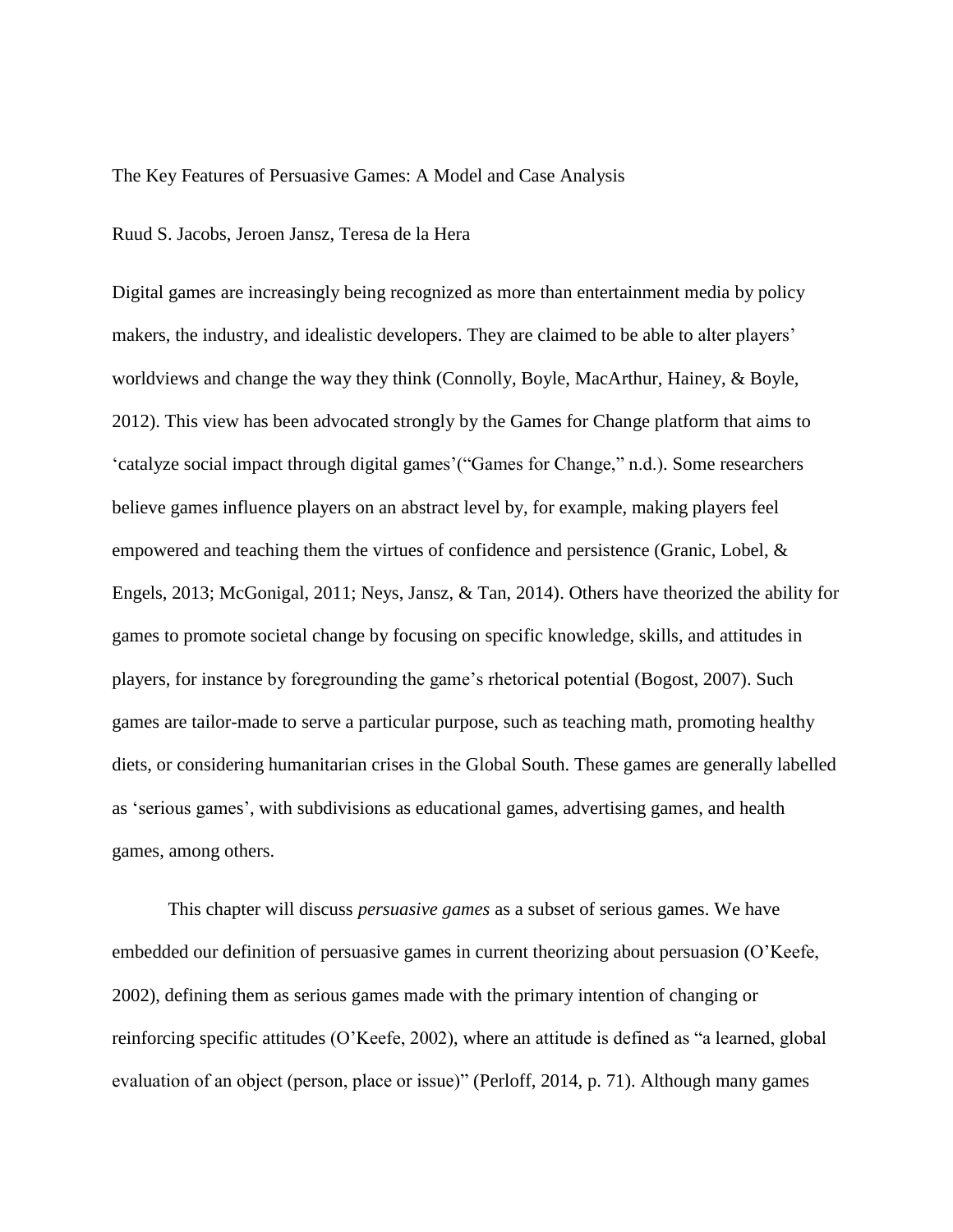have this intention, we looked at games that place this intention front and center by being free to play. The present chapter aims to deepen our insight into the nature and possible impact of persuasive games by analyzing several existing games that are united in their intentions to change or reinforce attitudes. This investigation was aimed at answering the following research question: How are persuasive games equipped to persuade their players and maximize their impact?

Because the research field focusing particularly on persuasive games is nascent, most previous research cited a handful of examples of games that were made to persuade, like *Darfur is Dying* (Cohen, 2014; Peng, Lee, & Heeter, 2010), *Food Force* (Raessens, 2015), *PeaceMaker*  (Alhabash & Wise, 2012; Neys & Jansz, 2010) and *September 12th* (Bogost, 2007). Given the dynamic socio-political context these games are published in, we find it necessary to provide the community of game researchers with a broader set of contemporary examples of how these games aim to persuade players. However, because of the variety in the themes, styles, and formats of persuasive games, it is impossible to represent all forms of this genre in one study. Therefore we discuss in detail a set of 11 games that are playable online at the time of writing to serve as exemplary cases. Each case shows in its own way how a game can convey certain messages and how the message is translated into the game's operations. The focus of the current study is on manifest game content. By playing these games, we analyzed them to determine how the persuasive elements emerged. This means that we did not study the games' actual impacts on their players. In sum, this chapter investigates a set of 11 exemplar cases of contemporary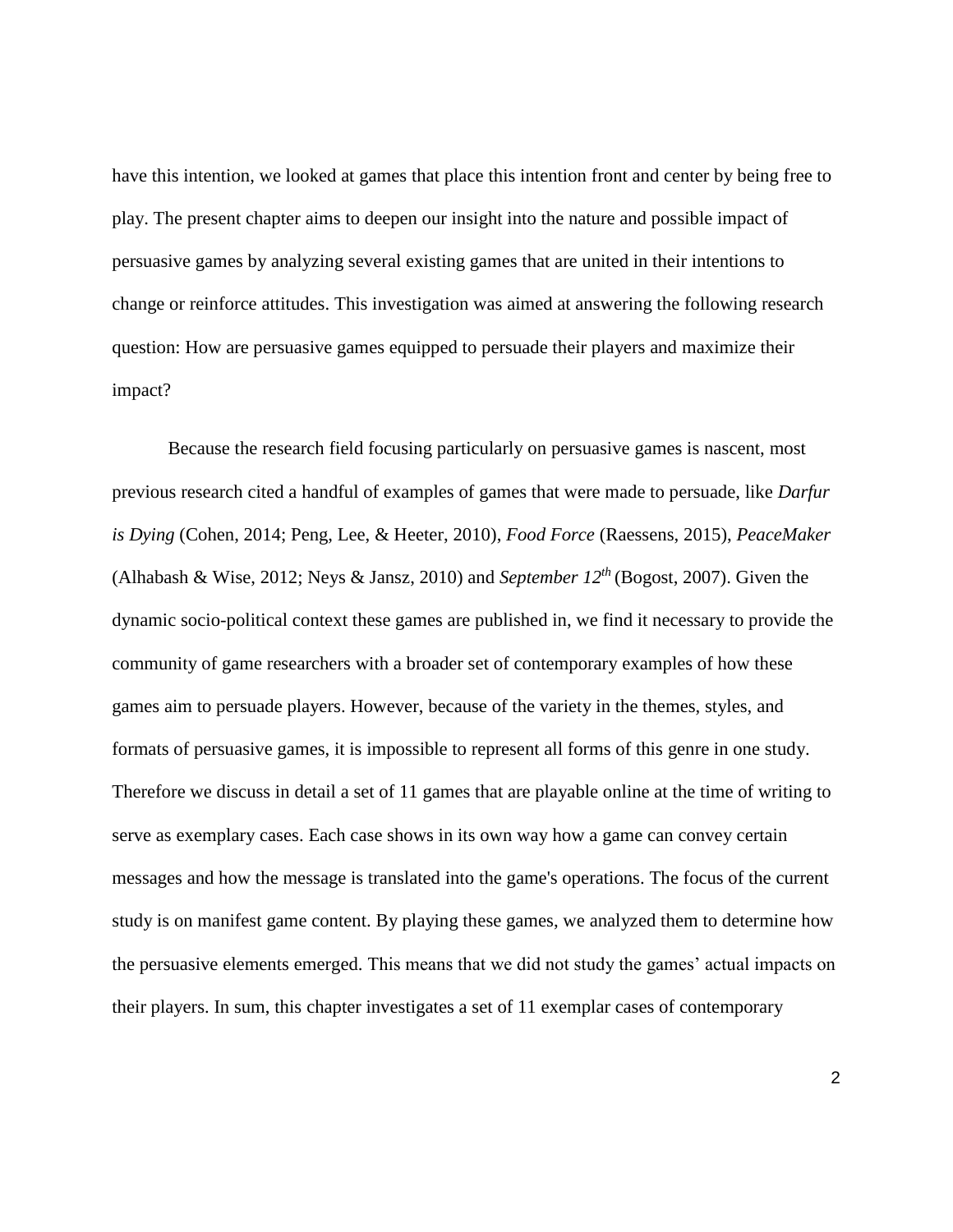persuasive games to get a better understanding of the elements that game developers employ to persuade players.

## **A conceptual model to analyze persuasive properties**

Previous work on persuasive elements in games focused on games as a consumable product that delivers a rhetoric embedded in the game's systems and rules (Bogost, 2007). This proceduralist view posits that games offer a unique opportunity to engage with a message through their interactive nature, proposing that developers and researchers interested in game rhetoric focus on the systems underpinning this interactivity. As our analysis is concerned with the dynamics of game design we needed to go beyond procedural rhetoric to a more holistic view of persuasive elements. De la Hera's (2015) conceptual model (displayed in figure 1) describes many different ways to persuade players of persuasive games, combining methods of persuasion unique to games with those that could also be employed in different media. Moreover, games are experiences that not only allow for interaction but also interact with players to create a context of play. The conceptual model of persuasive dimensions distinguishes possible persuasive properties or features across three levels: signs, systems and contexts (Figure 1). Signs (the inner ring of the figure) refers to the visual, auditory, linguistic and tactile stimuli, incorporating all the information that reaches the players across different sensory modalities. Next, in the figure's middle ring, the system-level persuasive strategies establish meaningful ties between the signs and are divided into narrative, procedural and cinematic persuasion. These dimensions cover the way a game's interplay of signs and structure can create a persuasive argument. For example, successions of linguistic and visual elements constitute a narrative of events that offers a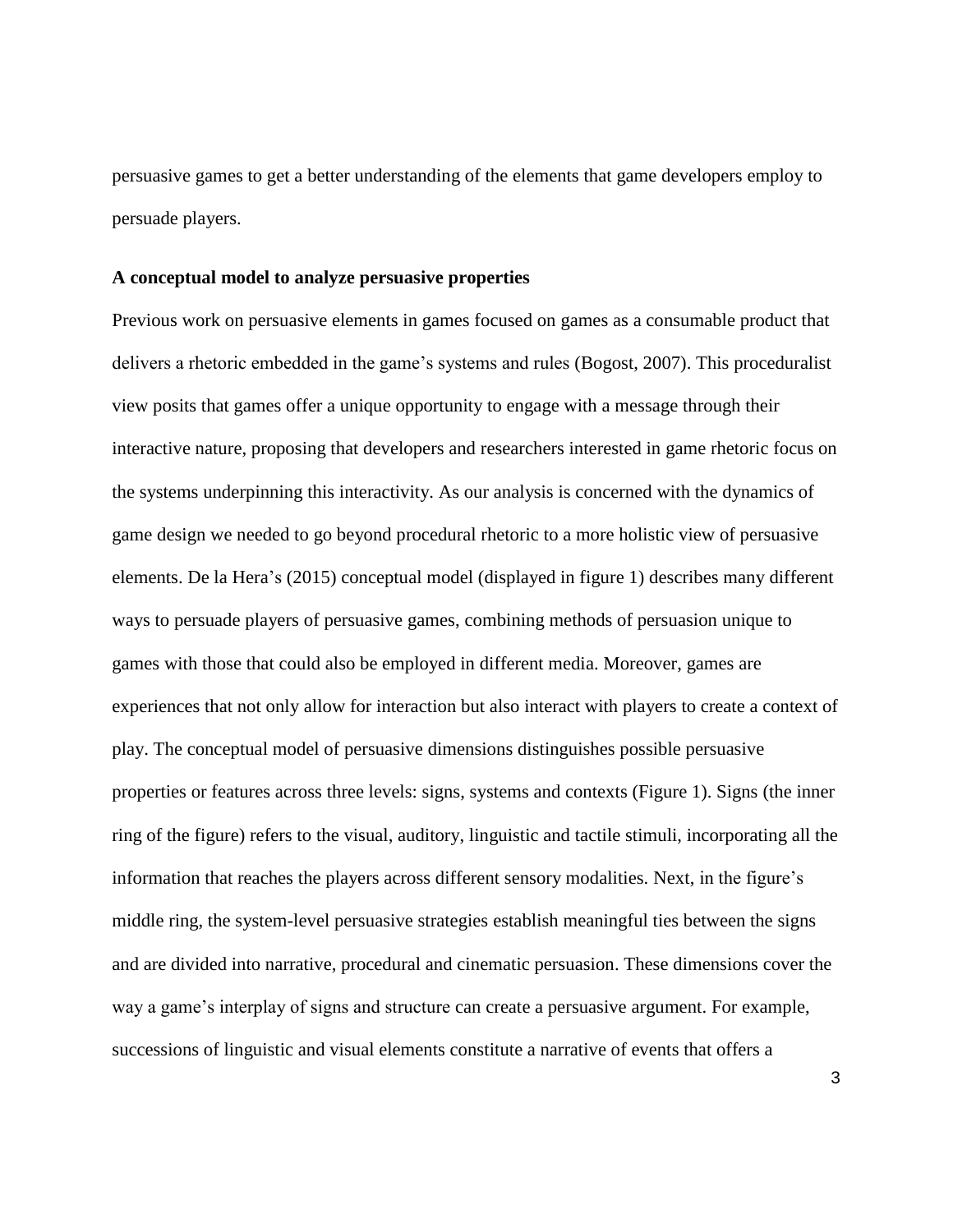different message than the signs could have offered independently. The third level describes how games could effect change through the social, tactical, sensorial and affective contexts of play (displayed on the figure's outer ring). These contexts focus on how the players experience the game. Though browser-based persuasive games are experienced through endless combinations of players and social environments that all influence the play session, this level of persuasive dimensions refers to what the game could possibly stir up in players under ideal circumstances (for example, when users are emotionally and attentively engaged and make optimal use of all of the games' affordances). Taken together, these eleven dimensions describe the different ways a game can attempt to persuade players. In practice, games of course employ several methods simultaneously. The current study applies this model of persuasive dimensions (originally posited by De la Hera, 2015) to the exemplar cases of browser-based persuasive games to determine which dimensions are used to effect the persuasive message and to what degree the games' arguments rely on each of these dimensions.

# [INSERT FIGURE 1 ABOUT HERE]

# **Method**

## **Selection**

A set of criteria determined our selection of persuasive games: First of all, the games had to appear to primarily argue for a certain topic or stance in an effort to persuade players to change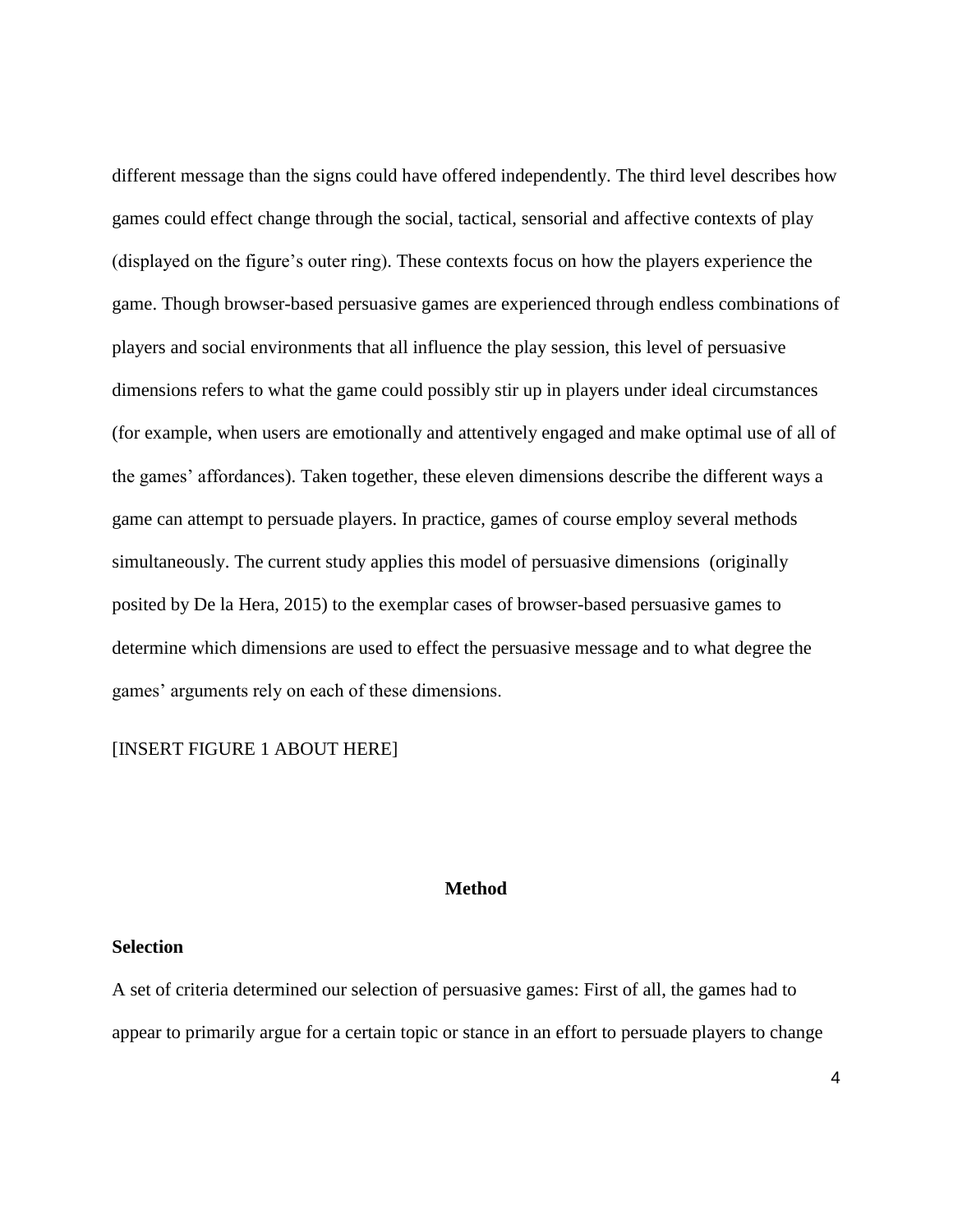or reinforce their attitudes towards a particular subject. For example, the game *Darfur is Dying* was designed to convince players that the situation in Sudan was untenable to motivate them to act. Secondly, the games needed to be freely available online and in English. Games related to marketing efforts for commercial products or brands were excluded. Different methods were used in our online search. To identify the games, we used a wide range of search terms on Google, including persuasive games, political games, health games, news games, impact games, or games for change<sup>1</sup>. Forty-three persuasive games were found this way. This list was then compared to three online databases of serious games. These were the Health Games Research website [\(http://www.healthgamesresearch.org/db\)](http://www.healthgamesresearch.org/db), the MIT Game Lab overview of purposeful games for social change [\(http://purposefulgames.info/\)](http://purposefulgames.info/), the Games for Change website [\(http://www.gamesforchange.org/\)](http://www.gamesforchange.org/), and the listing by the Center for Games and Impact [\(http://gamesandimpact.org/\)](http://gamesandimpact.org/). After removing overlap, 66 unique games remained. Next, these games were played (to completion, where applicable) by the primary author. During these explorative play sessions, the styles of gameplay, themes and topics were noted, and an inference was made as to the persuasive message the game intended to convey. From the 66 games that fit the definition, 11 were selected as exemplar cases for in-depth analysis. Our selection was based

 $\overline{a}$ 

<sup>1</sup> The preliminary overview of persuasive games generated by our intern Clarissa Spiekerman in the first half of 2014 enabled us to fine tune the selection for the analysis in this chapter.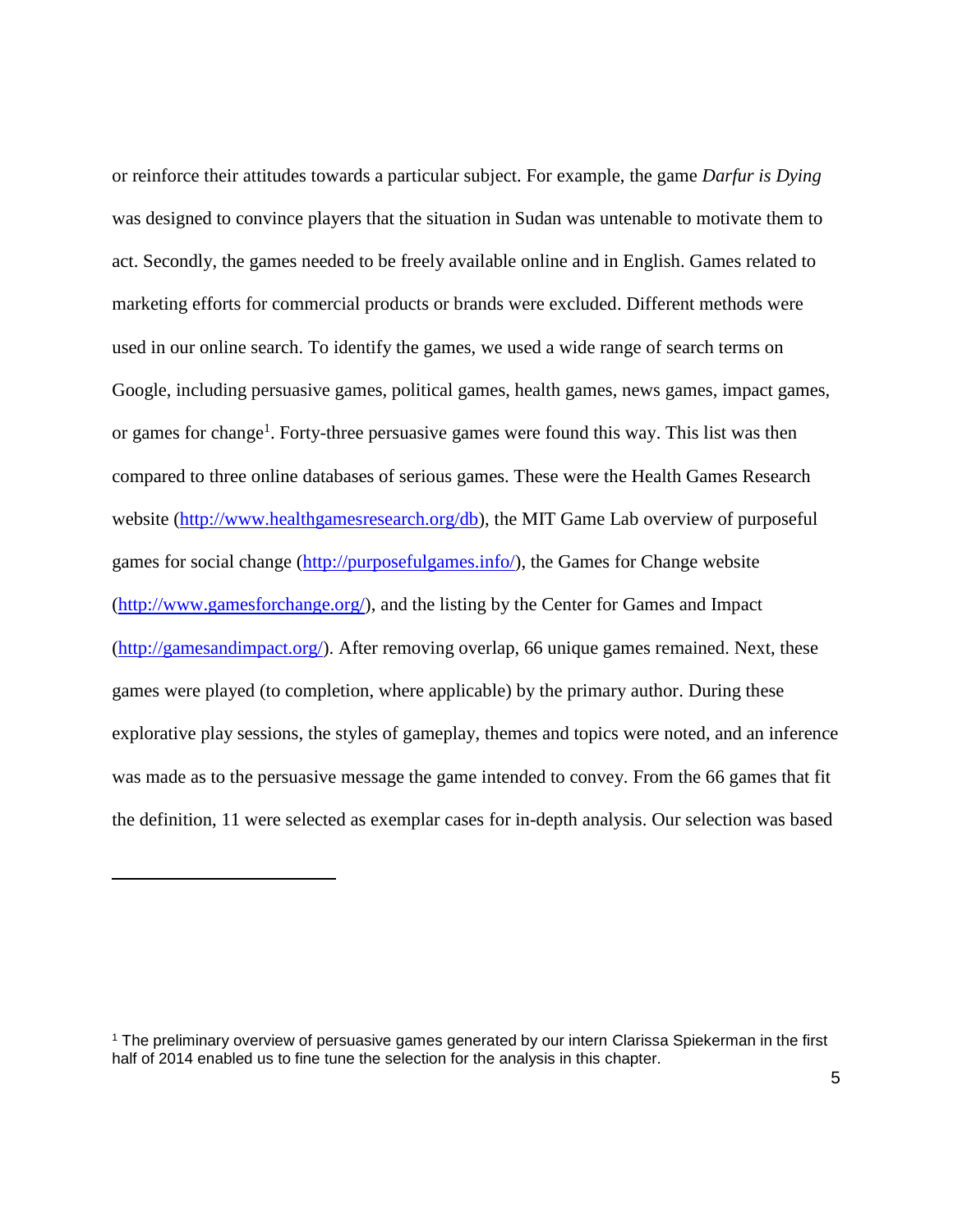on two criteria. The first was concerned with the developers. Care was taken to select games from different game-designers or institutions commissioning the game (organizations, single authors, activist groups) to represent the different ways in which such games are made. The second criterion was diversity. We chose games that were as different as possible while still sharing key elements. By focusing on shared elements, we tried to gain insight into how similar topics can be approached in different ways as well as how similar design choices can support games that proffer different messages. The application of these criteria resulted in a meaningful set of 11 games which are listed in Table 1.

The games spanned three broad themes. The first was poverty and hardship. These games addressed poverty in different situations in an effort to promote empathy for people who are worse off, stir players towards action, or inform them about how to handle this kind of life. Games in this category included *Survive125*, *Poverty Is Not a Game*, *Ayiti: The Cost of Life*, and *My Cotton Picking Life*.

The second theme was about lived experiences and suffering from disorders. Though these are two different things, these games were grouped because they were all deeply personal experiences. These games wanted to let players experience life in a certain situation, either for its own sake or to promote action and included *Depression Quest*, *Power and Control*, *Dys4ia*, and *Auti-Sim*.

The third theme included games that dealt with the topic of violence and politics. While these games usually included violent content, they strayed from entertainment games in that all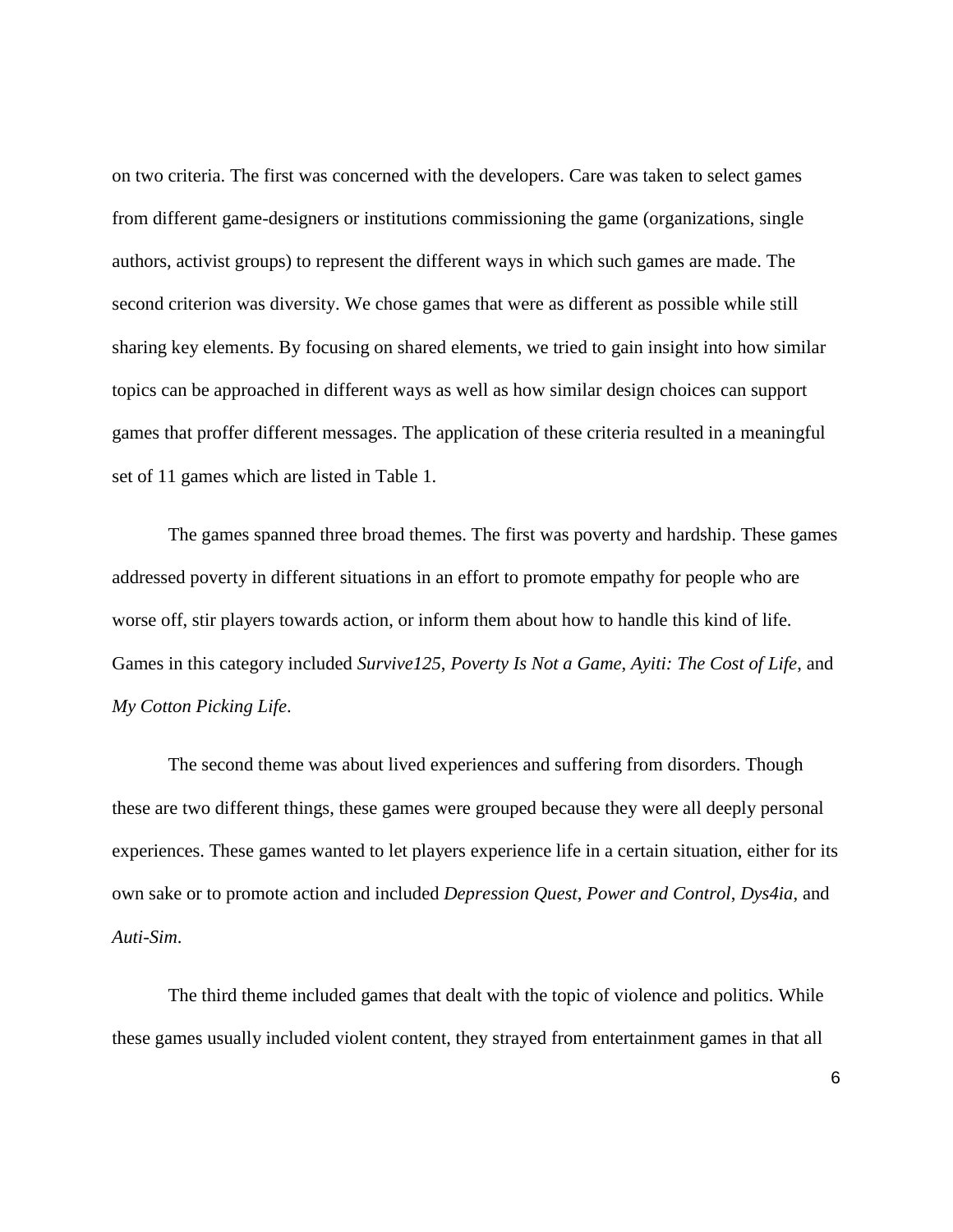of them carried messages about the consequences and futility of violent acts. This category included *September 12th* , *The Best Amendment*, and *Endgame: Syria*.

It should be noted that these three themes do not represent the breadth of topics that are currently being explored by developers of persuasive/serious/games for change. For example, there are games about animal abuse (e.g. PETA, n.d.), energy conservation (e.g. Bang, Torstensson, & Katzeff, 2006), and smoking cessation (e.g. Deleon, 2011), among many others. It is outside the scope of this chapter to provide a full overview of the entire catalogue of persuasive games. However, by including games that fit within these three themes, we aim to draw meaningful comparisons between the persuasive mechanisms in these games.

# **Analysis**

After describing the games, they were analyzed for their persuasive elements using the model by De la Hera (2015) and subsequently compared with the other game(s) in each of the three themes. The emphases games place on each of the 11 persuasive dimensions (De la Hera, 2015) were coded by one researcher, distinguishing different levels and kinds of emphasis for each dimension.

## **Results**

The analyses are divided in three different themes. Table 1 contains an overview of how the games in this study attempted to persuade their players by noting to what degree each of the 11 persuasive dimensions of the model by De la Hera (2015) are employed in each game.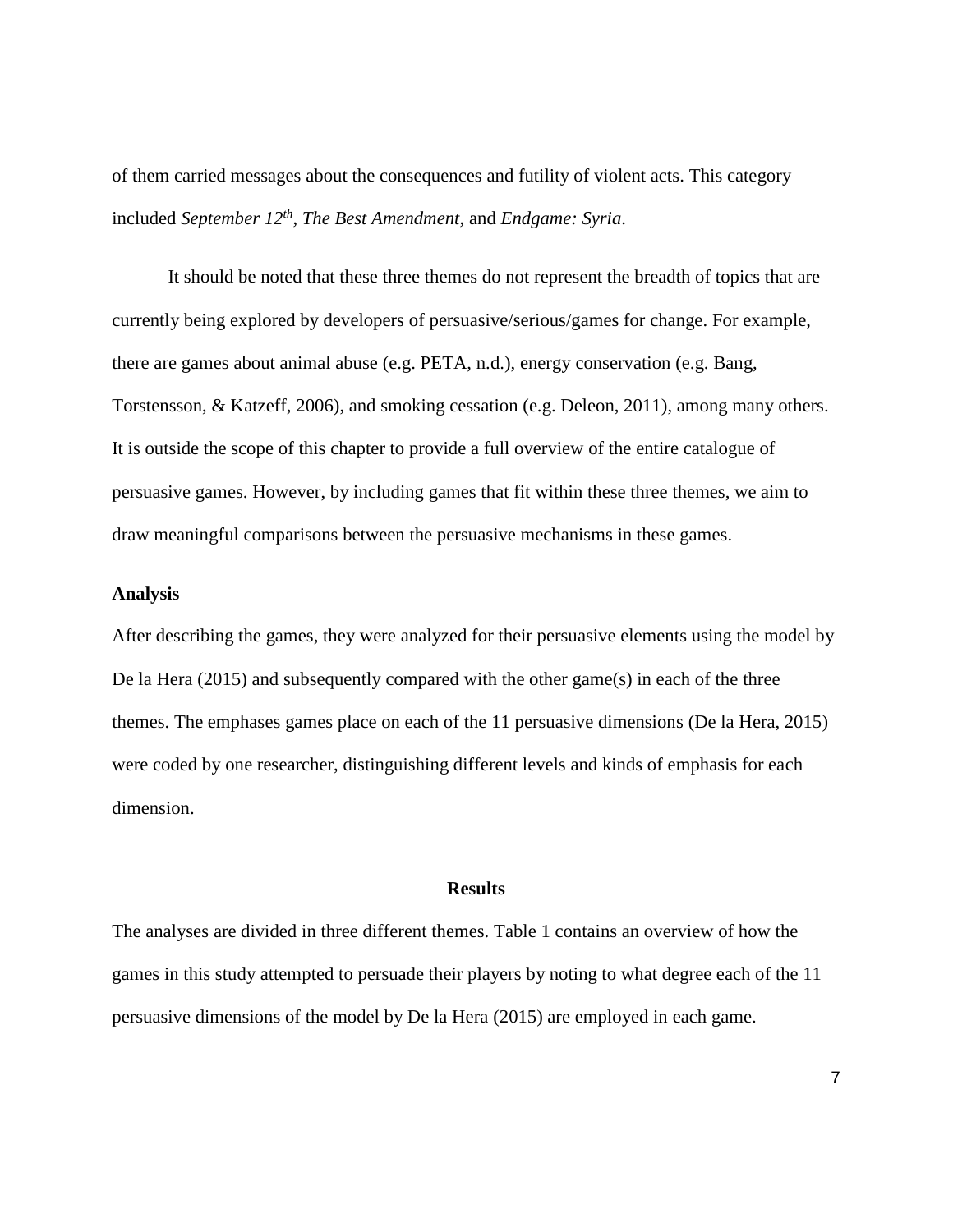The games' persuasive emphases were divided into strong, nominal or no emphasis. In some instances, the message of the game as a whole seemed to be contradicted by an individual dimension, in which case the emphasis was marked as conflicted. Finally, some games employed signs, systems or contextual dimensions to support the other elements, rather than to bring across the game's message. In these cases, the emphasis was marked as supportive even if a dimension would not be persuasive by itself.

## [INSERT TABLE 1 ABOUT HERE]

The following sections present the three themes we used to label the different games. Each game is first briefly described and next compared to the other games within the theme with respect to their persuasive intent. Overarching analyses are shared in the conclusion and discussion section.

# **Poverty and Hardship**

Four persuasive games were found that dealt with the subject of poverty and hardship. These games are *Survive125* (Live58, 2014), *Poverty Is Not a Game* (iMinds, 2010), *Ayiti: The Cost of Life* (Global Kids, 2006), and *My Cotton Picking Life* (Rawlings, 2012b).

*Survive125* is a short text-based narrative game where players have to survive as a working single mother in India for 30 days by making decisions about family and health matters. The presentation is minimalist, as it only shows players how their actions affect their health and available money, though the actions do result in small snippets of text about their consequences.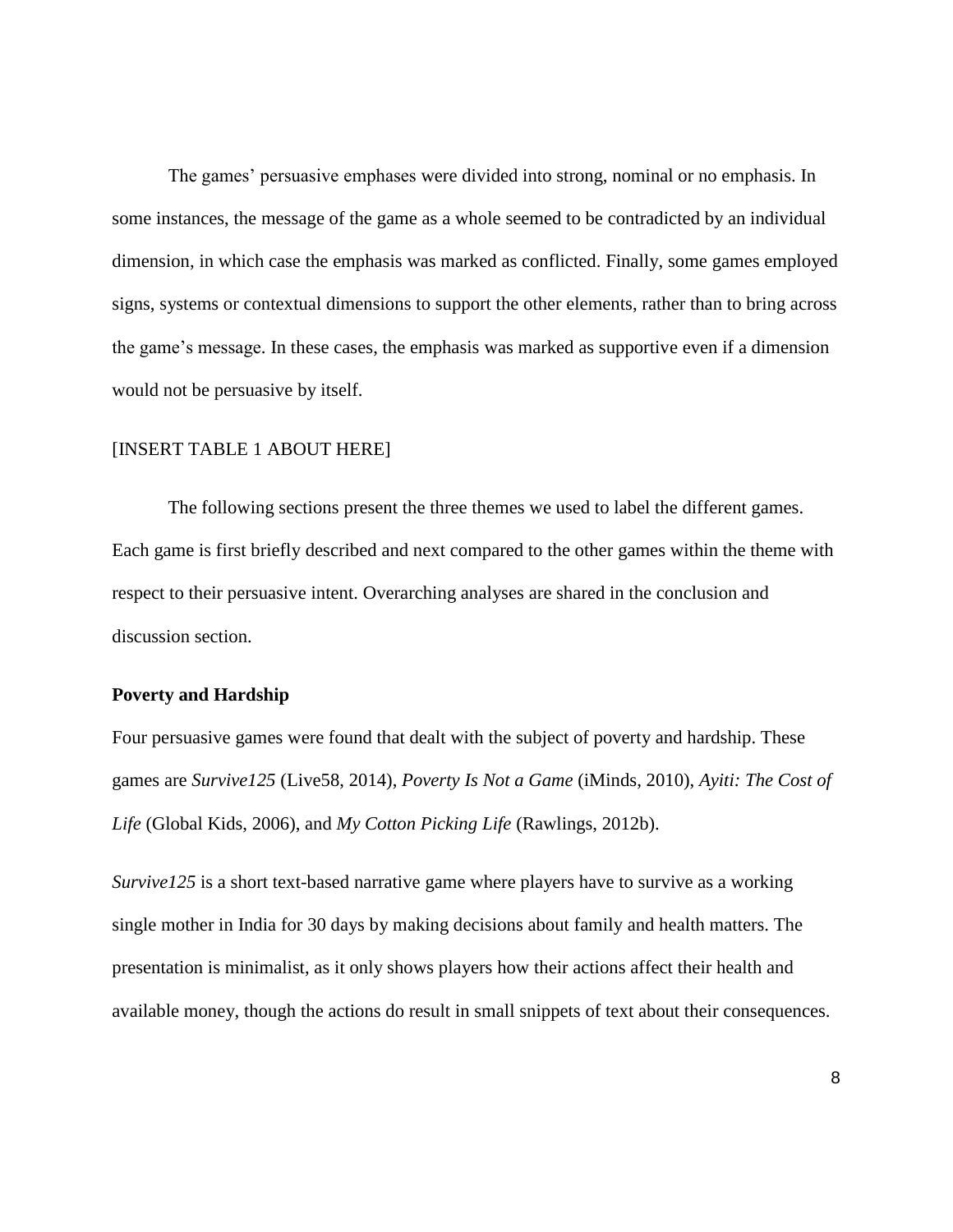*Ayiti: The Cost of Life* (*Ayiti*) describes a similar situation as it is about a family living in poverty in Haiti. In this strategy game, players control the actions of a family of five, determining the family members' access to education, work, health care, and rest. Few players will make it to the end of a 20-minute session (spanning 4 in-game years), as family members often fall ill and die in their efforts to keep their heads above water.

*Poverty Is Not a Game* (*PING*) is a 3D roleplaying game about individual poverty wherein players guide a recently poverty-stricken teen boy or girl through the process of finding a job, getting education, and maintaining a roof over his or her head in a big Belgian city. As one storyline takes around 45 minutes to complete, it is one of the longer games in our selection.

Lastly, *My Cotton Picking Life* (*MCPL*) explores the despairing monotony of being forced to pick cotton in a field in Uzbekistan. Picking one day's quota of cotton (50 kg) in the game would by our estimation take up to 6 hours of uninterrupted gameplay. Because the game is very repetitive and offers no incentives to keep going for that long, it is unlikely that many players play the game for more than a few minutes.

With the exception of *MCPL*, all the games covering this theme in this sample rely heavily on linguistic persuasion. All are trying to convey the situation their characters have found themselves in, and for the first three games this takes not only a backstory but also explanations of how their actions change their situation, taking the players through a narrative that the players have authorial control over. *MCPL*, on the other hand, does not focus on any story of the character, their situation is left vague while the displayed text addresses the general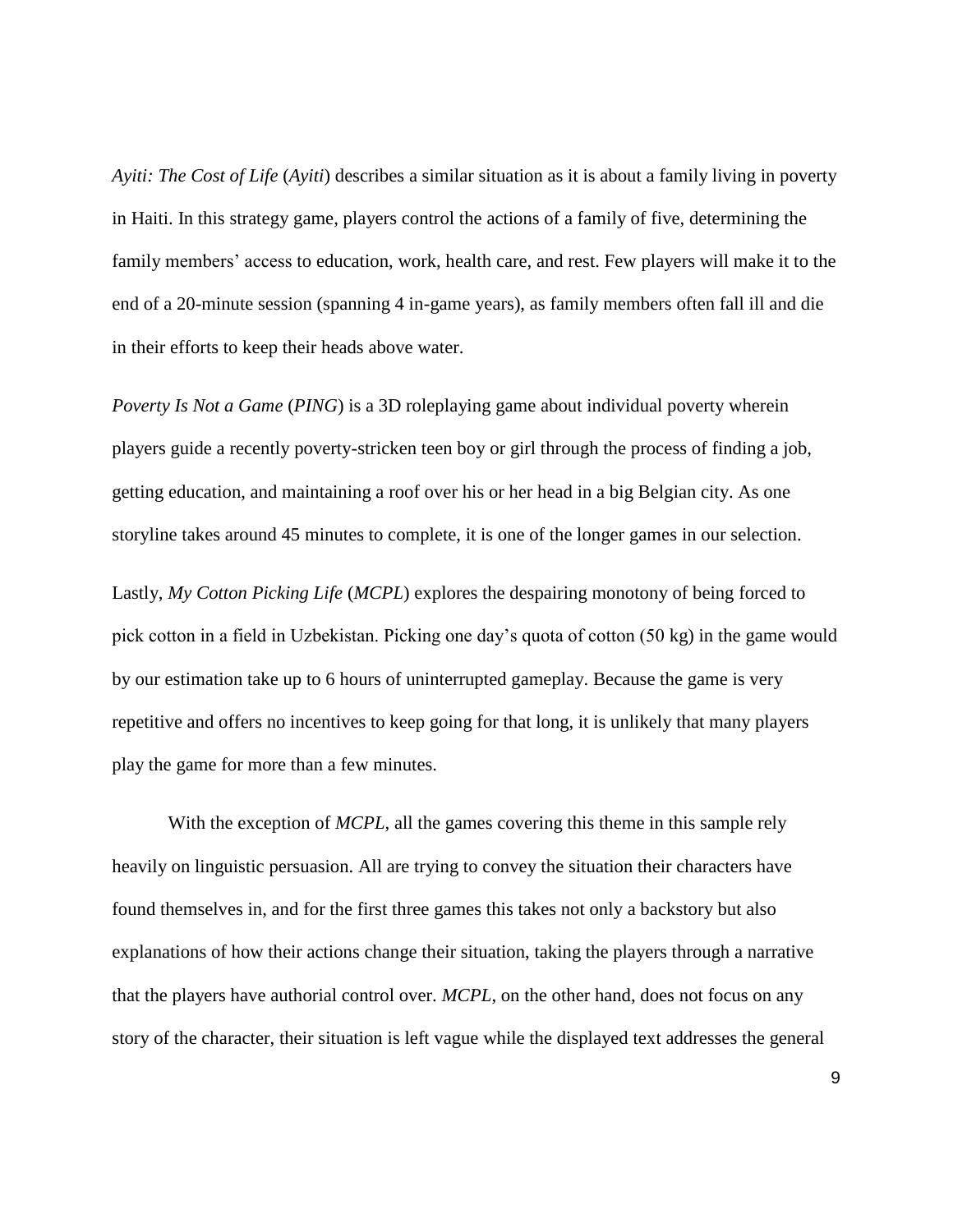issue of forced labor in Uzbekistan. This game focuses a lot of its persuasive signs on visual representation. The character looks unhealthy and unhappy, his (literal) outlook bleak. In the other games about poverty, the visuals are often underplayed. *Survive125* offers only schematic icons and a single background image. *Ayiti* and *PING* however, both styled their protagonists to best fit their target demographics. *Ayiti*, seemingly made for children, is visually and aurally gaudy despite the grave circumstances. Characters trot to and fro with cheerful tunes, and only when they get severely ill does their demeanor change to an unhappy one. *PING* shows 3D models in baggy pants and loose clothes, while portraits shown during dialogues show edgy haircuts and the odd piercing. Again, however, their state is not reflected in the way they look. The characters do not look tired, grimy, or even unhappy. This was likely done not to shock or scare away players. Because the developers of *PING*, *Survive125*, and *Ayiti* used such a "tell, don't show" approach, players can slowly get to grips with the situations detailed in the games. Lastly, haptic signs are not used to any serious degree for the first 3 games. However, *MCPL*'s message that the work involved in picking cotton is an arduous and monotonous task is carried out through its reliance on players to constantly click buttons. The movement itself is dull, perfectly reflecting its task in its sheer futility while avoiding the intensity of the work and the fatigue it creates.

When looking on the level of systems, the haptic signs of *MCPL* also form the backbone of its procedural rhetoric. The game mimics the real-world work and instills the sense of hopelessness and lack of freedom through its monotonous gameplay. *Ayiti* also employs strong procedural rhetoric; the choices players make for their characters could keep the family afloat but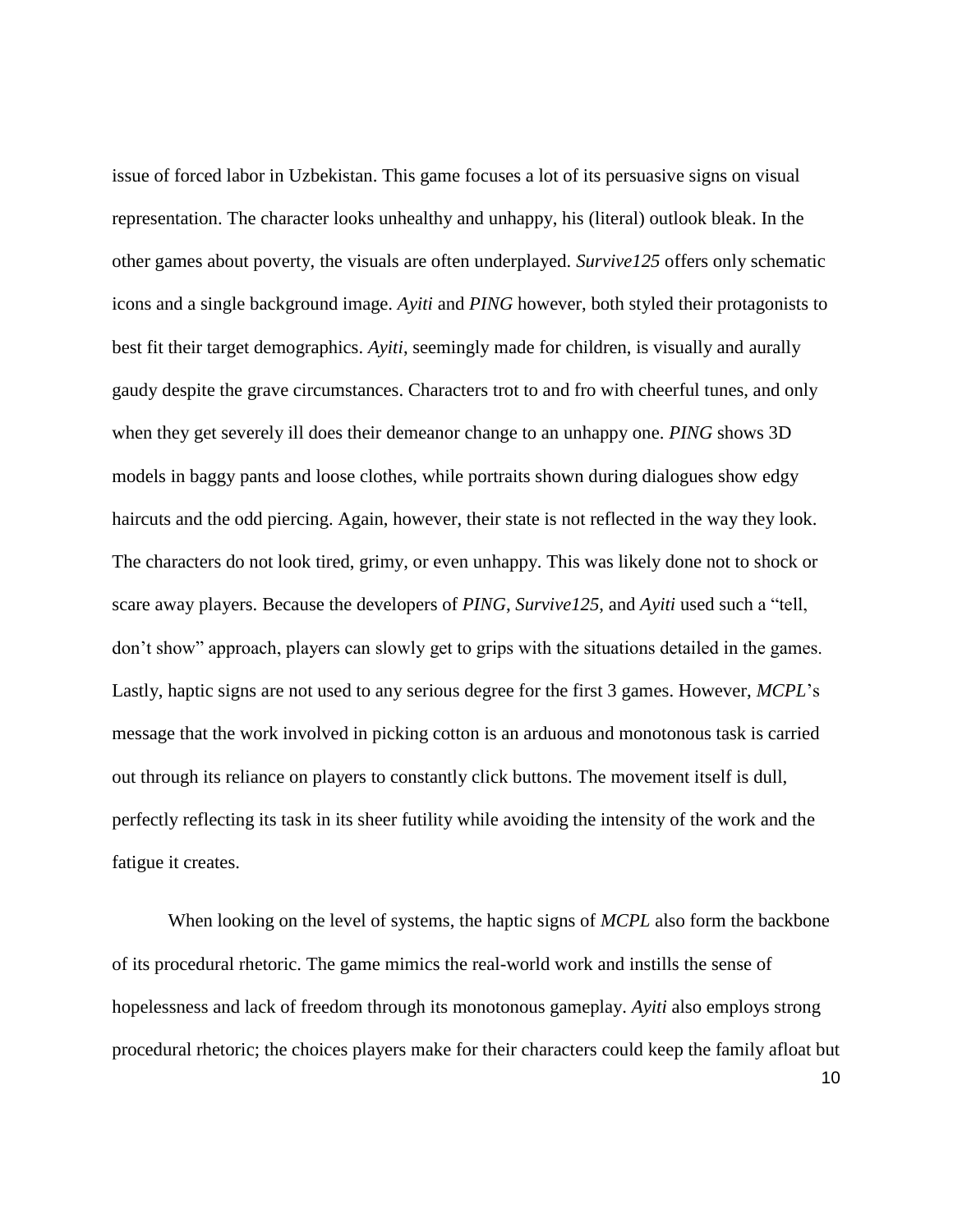restrict individual development, and driving characters to work hard to eke out enough money can push them to the brink of death. The balance that players must seek mirrors the struggles of families in Haiti and other poverty-stricken countries. *Survive125* also covers that balance, but abstracts control of actions to one decision per day. Whether players send their child to school or to fetch water has an impact on both their current and future lives. In this regard, the games are similar, but because of the level of abstraction in *Survive125*, the choices are more easily made than if players would have to force these actions as it is in *Ayiti*. *PING* is about poverty in a Western city. The systems to be reflected in the game are necessarily different. *PING* therefore focuses its gameplay on the bureaucratic rat-race that destitute Western citizens fall into. Running to catch appointments at employment offices as well as asking friends for a place to stay are part of this routine.

Although *PING* reflects these real-world trials and tribulations in their procedures, it is impossible to fail. Spending what little money the characters have on hamburgers does not incur a fail state. Leaving his or her boss waiting for an hour does not mean they are terminated. In other words, this game employs conflicting tactical persuasion, as its difficulty does not match the problems faced in the real world. *Ayiti* fares better at this as it is quite difficult to make it through one session. Although this outcome is not inevitable, the family bond easily disintegrates into a game screen lined with tombstones. In fact, the tactical scope of this game is such that walkthroughs have been made available online by other players, and optimal strategies have been the topic of discussion on several online spaces. *Survive125* finds the middle ground between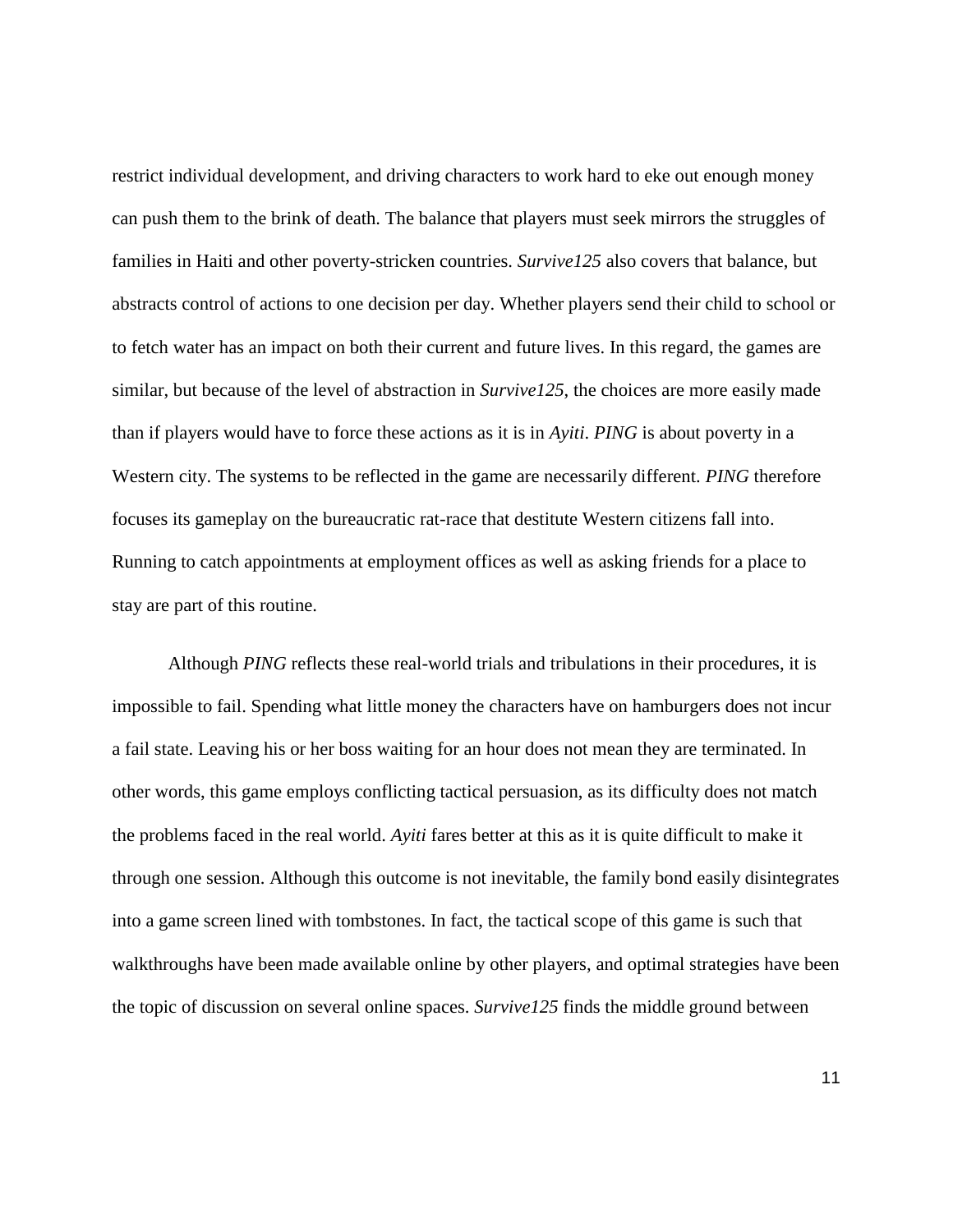these games as it is possible to fail, but players who choose carefully can easily 'survive' its 30 day run.

Evidently, the difficulty levels of these games are the result of their specific messages and target audiences. *Survive125*'s minimalist aesthetic is aimed at more adult players when compared to *Ayiti*'s cheery animations and melodies, which might mean *Survive125*'s players crave less game-like elements (such as challenge). This is why these games can have the same message of finding balance while being poor but have very different degrees of difficulty. *PING*'s purpose was split between informing and persuading (De Grove, Looy, Neys, & Jansz, 2012), which in this case meant that (young) players who were not proficient would still be able to learn the appropriate actions in preparation of their own lives. Lastly, *MCPL* approaches difficulty differently. Despite threats of harm from an off-screen aggressor, there is no fail state. Still, the size of its quota means it is also nearly impossible to win, and a button marked 'Alright, I've had enough' is visible all while playing. In this way, the game pushes players to give up, to stop playing to prove the point that forcing children to pick this much cotton is reprehensible.

The theme of poverty and hardship is prevalent in persuasive games because people want to spread awareness of humanitarian crises in novel ways (see also *Darfur is Dying*, for instance). However, adding a social component to help spread awareness seemed to have only been an ancillary concern for these games. Overall, these games employ few direct calls to action, apart from *MCPL*'s share buttons and *Survive125*'s options to post messages to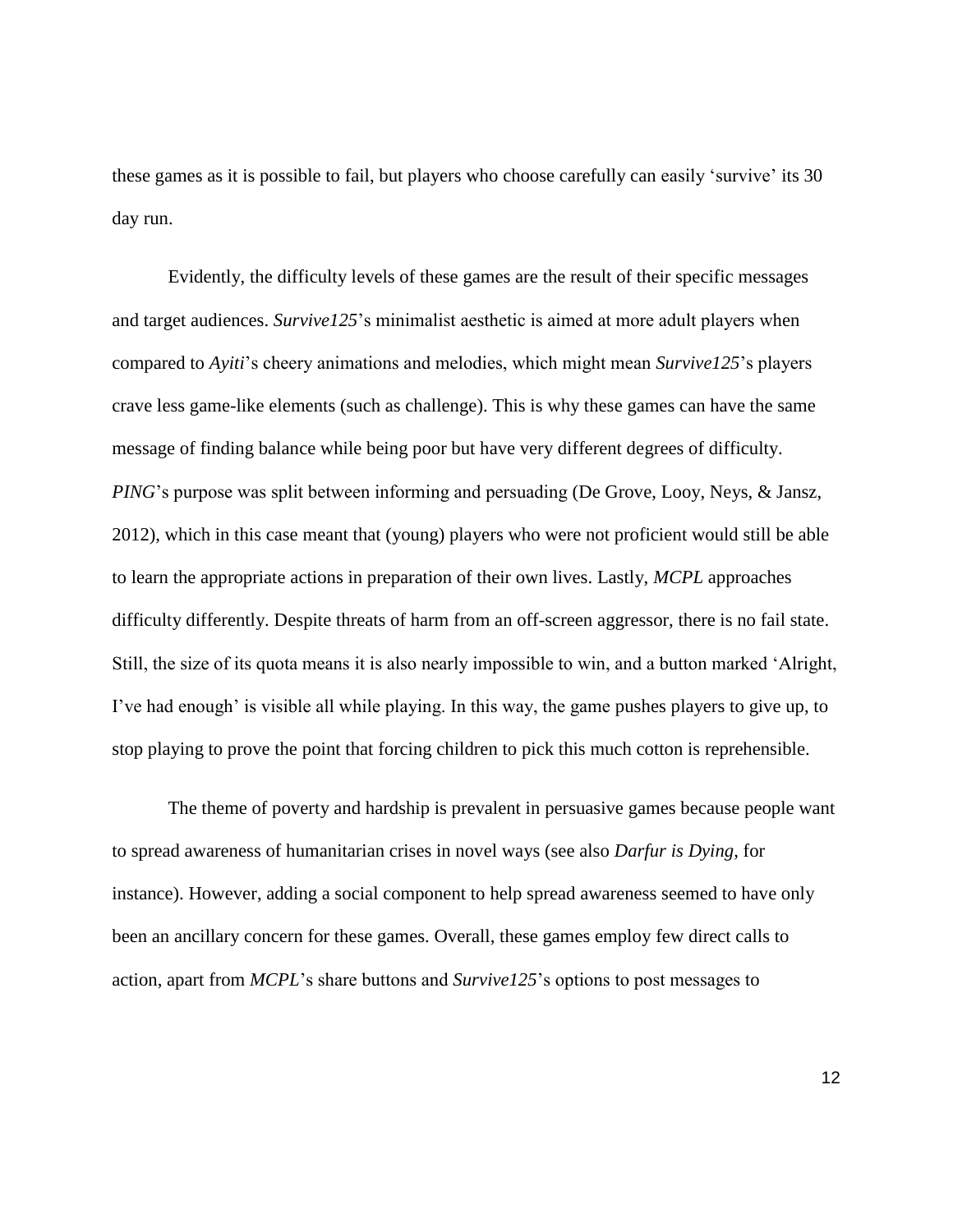Facebook. It needs to be noted that some games outside of the current selection, such as *Darfur is Dying* (mtvU, 2009)*,* do link to mobilization pages.

## **Lived Experience and Disorders**

Games in the theme of lived experience and disorders are about personal stories. These games were made to reflect on what life is like for certain individuals, whether those individuals are insecure, repressed, or suffer from a neurological disorder. The games subsumed under this theme were *Depression Quest* (Quinn, 2013), *Power and Control* (Sain, 2011), *Dys4ia* (Auntie Pixelante, 2012), and *Auti-Sim* (Kay, 2013). Two of these games, *Depression Quest* and *Dys4ia* are partly autobiographical, as their developers relay their experiences with depression and hormone replacement therapy, respectively. *Auti-Sim* is biographical, developed by a parent of an autistic child. They all engage the player in first-person accounts of salient events or experiences.

*Depression Quest* is a branching text narrative that integrates the level of depression as a modifier that limits players' options as it deepens. Because the unavailable responses are still visible, the few months of the protagonist's life (shown through mood pictures, soft music, and text) the game follows are noticeably affected by this affliction.

The second game, *Power and Control*, is a uniquely designed game about a young female who is in a relationship with an abusive male. Displayed on a stark pink background and aurally accompanied by a male voice and varying background score, words are used to represent objects,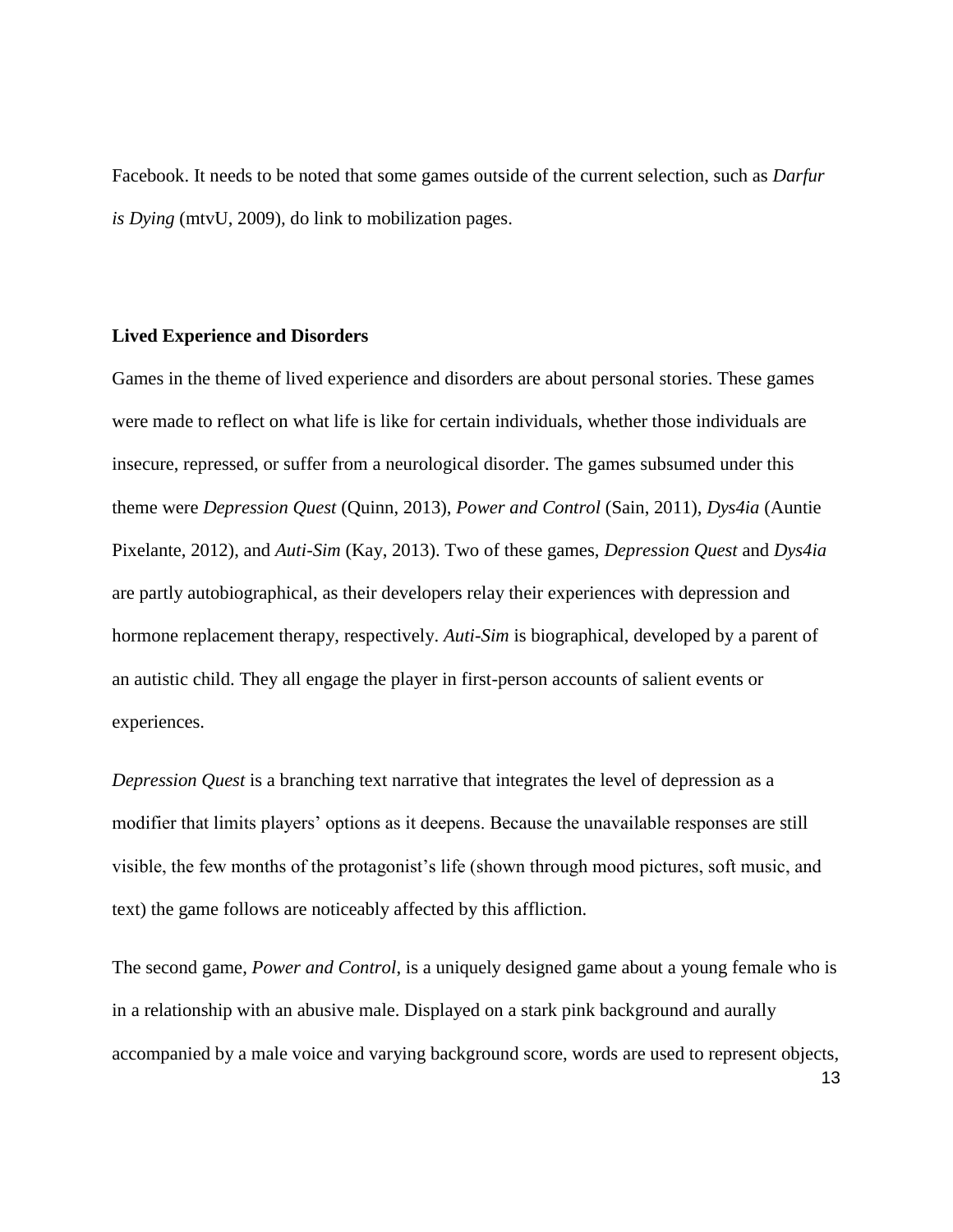actions, or thoughts that the players can approach and touch or even avoid. All interactions in this game occur through the mouse cursor.

*Dys4ia* is the developer's account of the situations she dealt with while undergoing hormone replacement therapy (HRT). The game is played as a series of around 40 micro-game vignettes (reminiscent of Wario Ware games (Nintendo, 2014)), that all use one gameplay mechanic to display a situation, thought, or feeling.

Lastly, *Auti-Sim*'s title is a portmanteau of autism and simulation. The game itself is a 3D simulation of an autistic child walking through a playground filled with children. Approaching these children leads to social anxiety in the child, which is relayed through off-putting shrieking sounds while white noise blurs the screen. Players are driven to avoid the other children and seek out quieter areas, reflecting how difficult it typically is for individuals with this disorder to establish human contact.

Similar to the previous theme, three of the four games about personal experience rely heavily on linguistic persuasion, although they differ in their presentation style. *Depression Quest* offers a full narrative with fleshed out characters who react to each choice made, with every situation described in detailed text. *Power and Control*, on the other hand, presents single words that take the place of visual stimuli and behavior. The interactivity these words allow often give them meaning as they stand in for the protagonist's thoughts as well. *Dys4ia* presents the middle ground, with short sentences describing a situation or feeling. This shows how even in the relatively narrow genre of first-person experiential games, text can be used to either create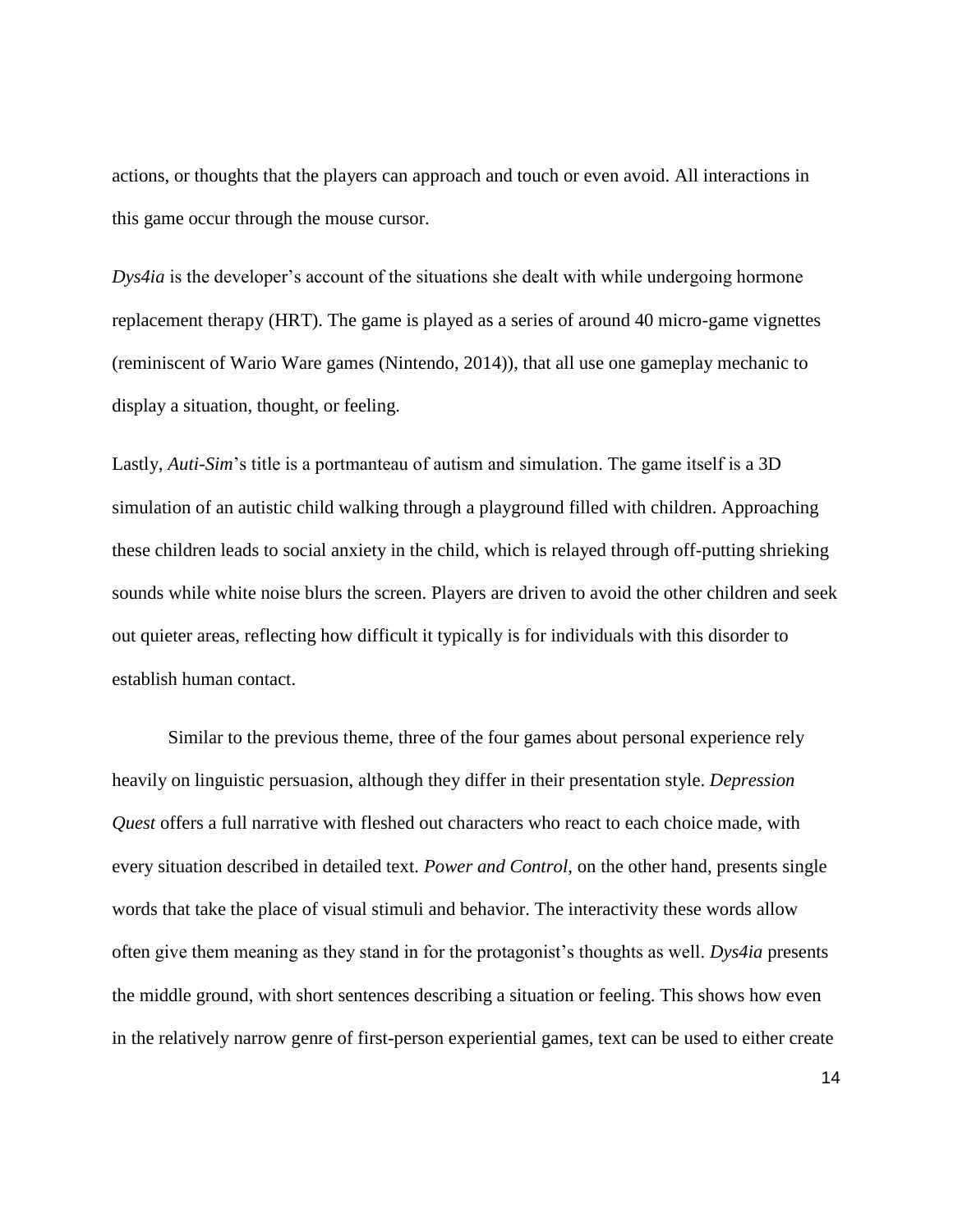a total picture, or adversely to shield players from what would surely be off-putting (not to mention costly to produce) images. In all three cases, it allows for easier identification with the protagonist as players' minds fill in the blanks left by the text.

*Auti-Sim*, as can be seen in Table 1, is the only game in this sample that does not in any way rely on in-game text for persuasive effect. Instead, its emphasis is on visual and aural presentation. The masking of the screen and piercing noises form a deterrent to players from seeking out contact with others. The sensorial bombardment stands in for inner turmoil in anticipation or as a result of interaction. The game thus attempts to spread beyond the confines of the audio-visual browser game to simulate an internal state of being. Similarly, *Depression Quest* projects white noise on the game's background to signify deepening depression. However, in this case, the noise is not used to deter players but to frame the current situation. *Dys4ia* employs visuals in a very different way, though towards the same purpose. Its visuals are metaphorical, often either supreme close-ups of body parts or abstracted top-down views of social events. As the treatment progresses and insecurities come and go, the protagonist's body is in turn shown as silhouettes of oddly-shaped lumps or stereotypical male and female icons. The transition is also marked aurally through the developer's deep voice as it was used to create high-pitched sound effects.

Lastly, while *Power and Control* uses its words to great effect, the power of the game's signs comes from the physical mouse interactions. The cursor is at once a finger, a body, and a decision. Told to approach, stay on, or avoid some of the words, the game is lent a physical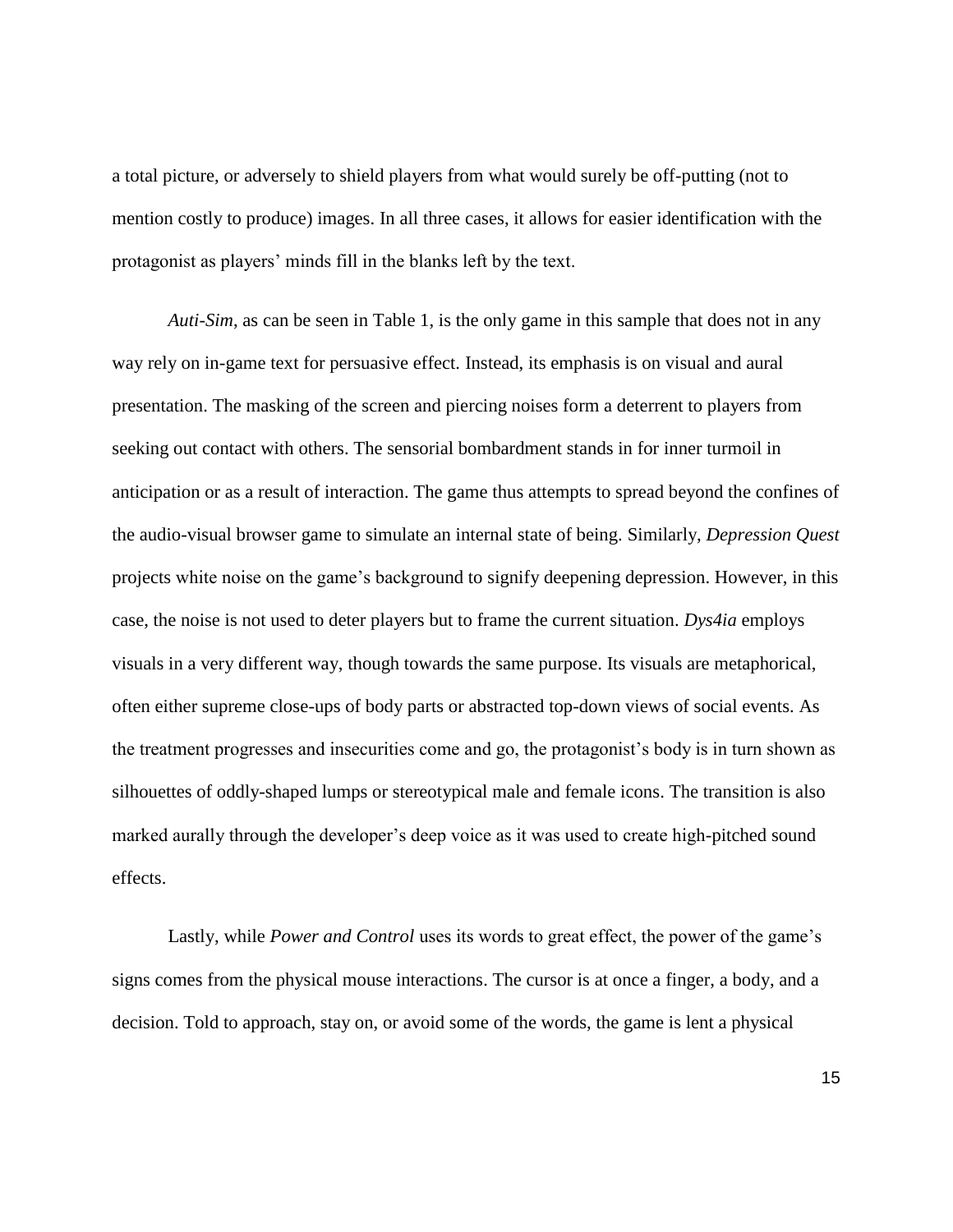dimension as the player is forced to 'touch' disconcerting concepts. Since there are no visuals beyond the words, the game's constantly oppressive male voice-over enforces the brunt of the emotional engagement.

Of the three themes, lived experience and disorder persuasive games seem to rely the least on procedural rhetoric. *Depression Quest* crosses off unavailable (often assertive or positive) ways to deal with situations, explicitly showing players that what they would normally do is simply not an option for the protagonist. Moreover, this funnels the player, making it harder to 'choose' their way back from the depression. Despite the limitations, it remains possible for players to simply always choose the most positive option available to work their way up – which is in our model labelled as conflicting tactical persuasion. This means the unavailability system does not necessarily cause *Depression Quest* to have players think or act as if they were depressed. The game therefore relies primarily on affective persuasion (by drawing the player into its narrative and making it their own) to envelop the player in its message.

Looking at *Dys4ia*, procedural rhetoric is not only limited (in that its systems do not meaningfully reflect real-world processes), players can get a sense that since the game is a straightforward set of micro games, undergoing HRT is also not really a struggle. Its many tiny mechanics can be interpreted to show that each situation the protagonist finds themselves in is unfamiliar and requires novel ways of dealing with a situation. However, as with *Depression Quest*, *Dys4ia*'s power lies in narrative and affective persuasion, showing the players what such an idiosyncratic process feels like in a personal way.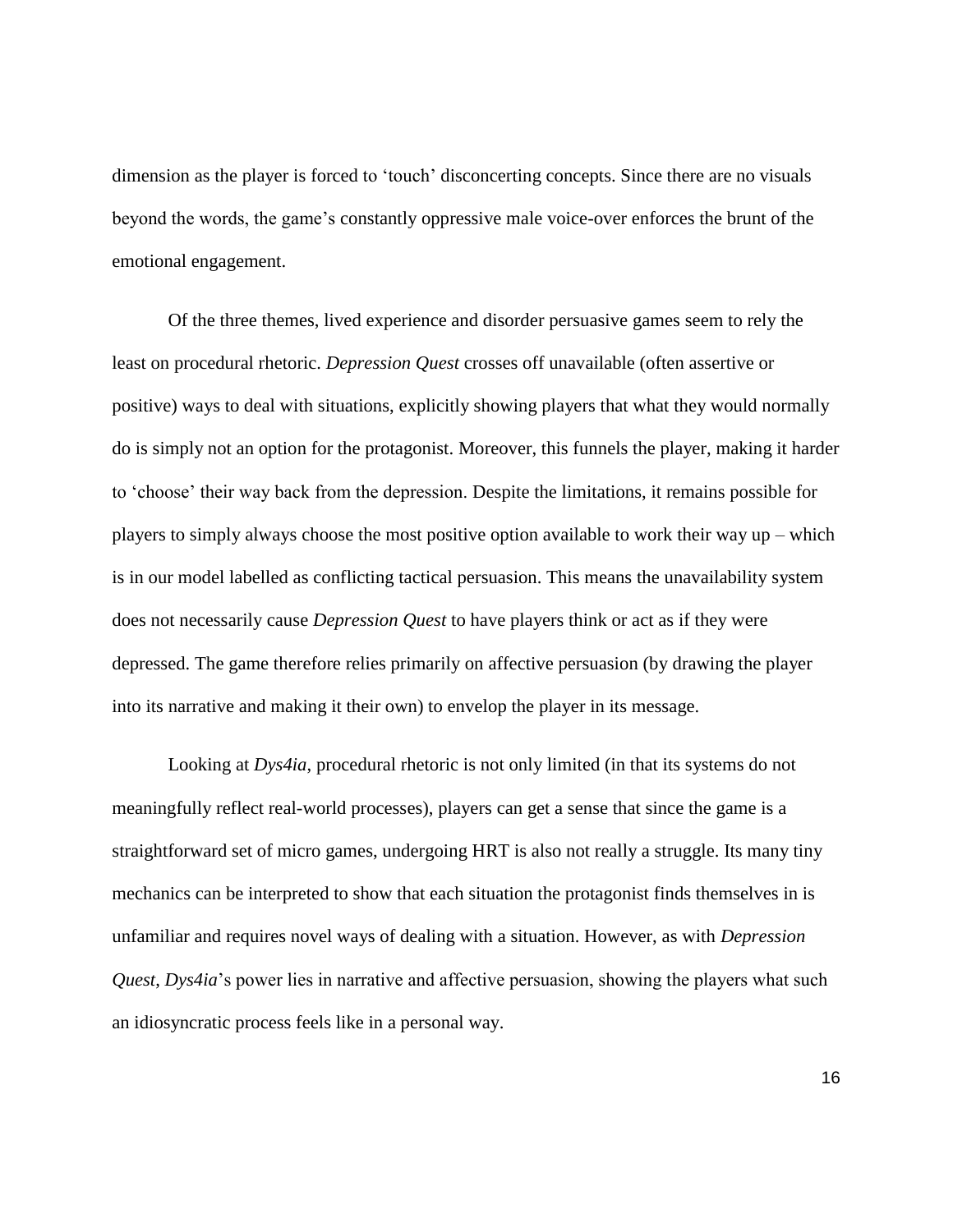What is then different from the other themes is that the games about these personal experiences are not hard. The developers have prioritized the game's experience and story over providing a challenge. The lack of difficulty does not always help the game's messages (*Depression Quest*, *Dys4ia*), but in most cases these games do not need to hinder the player more than needed to tell their stories. Lastly, just like in the poverty and hardship theme, social persuasion is mostly absent. *Depression Quest* does underline the importance of social contact for this affliction, though, by linking players to sites where they can look for help.

Persuasive games are a fitting home for personal experiences. Players can try to match their thinking to that of the protagonist, trying to get a feel for what cannot easily be transferred through an audio-visual medium. Similarly, many commercial games are picking up on this trend (coinciding with a shift towards greater diversity) and portray lived experiences in critically acclaimed games (e.g. *Gone Home*, *Life is Strange*, *That Dragon, Cancer*) as gaming culture is slowly becoming more inclusive (see section 3 of this volume). Interestingly, these high-profile games tend to show the same pattern of branching or uncoverable narratives as the smaller nonprofit counterparts described in this chapter.

## **Violence and Politics**

This theme includes three games that seek to address the use of violence in wars and civilian contexts. The violence these games contain is therefore meant to address violence in society on a broader level. The games are *September 12th* , (Frasca, 2003b), *The Best Amendment* (Molleindustria, 2013), and *Endgame: Syria* (Rawlings, 2012a). Two of these games (*September*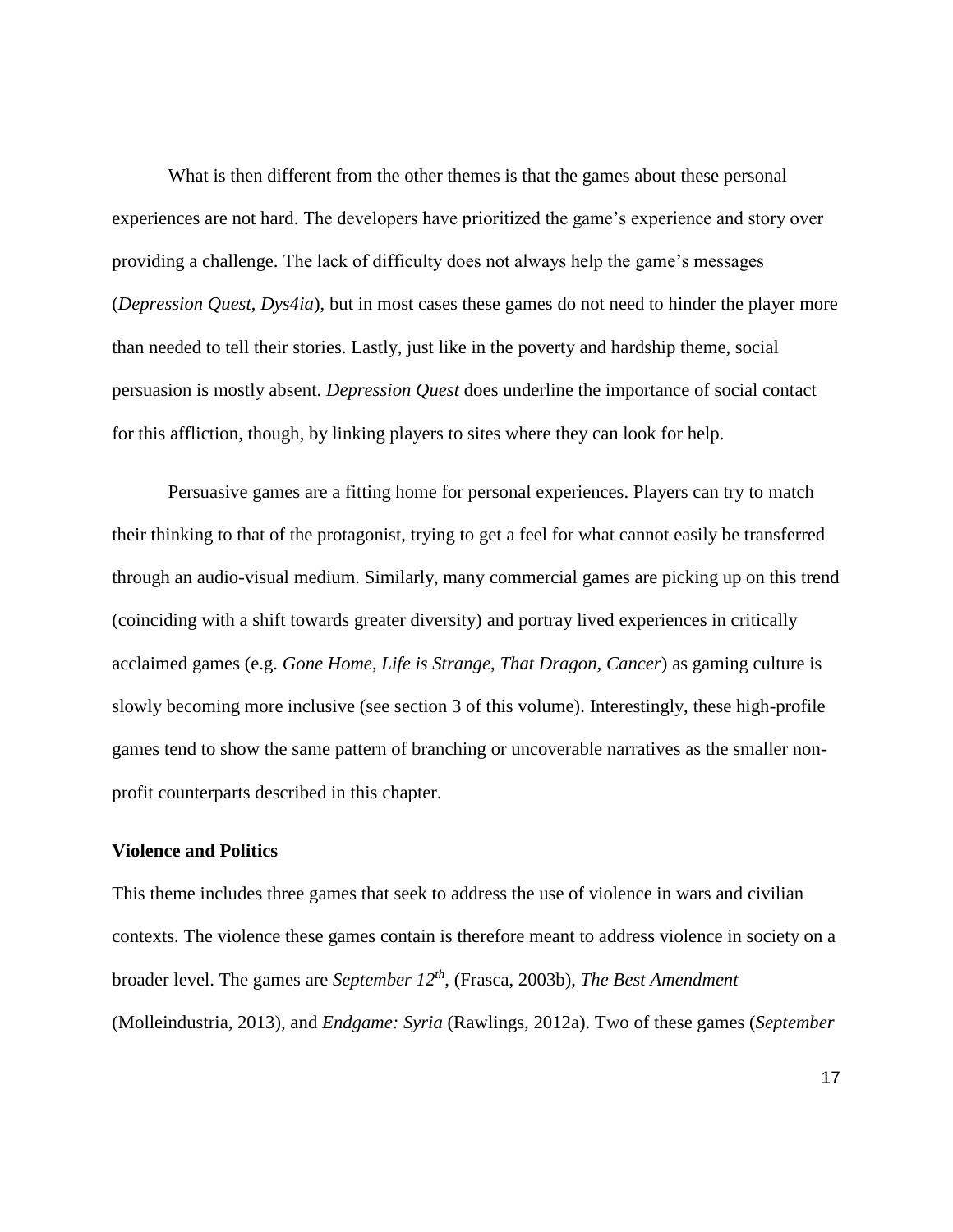*12th* and *The Best Amendment*) condemn it outright, while the third (*Endgame: Syria*) explores its apparent necessity and uses in combating dictatorships.

*September 12<sup>th</sup>* is a self-titled 'toy world' exploring aggressive tactics used against terrorists. On a single screen, the player can fire missiles at terrorists walking among civilians in a Middle-Eastern country. The delay between a missile's launch and impact as well as its large blast radius means it is impossible to keep from killing civilians. Those that are caught in the blast are mourned by other civilians who subsequently turn into terrorists, presenting a perennial cycle of violence where more terrorists are 'created' than are killed.

The second game, *The Best Amendment*, is concerned with gun violence in the United States. In this top-down twin-stick shooter, players are competing with their former selves. By shooting these prior versions, subsequent levels then have this same aggressive act in them, increasing the violence and danger until it becomes impossible to survive. The message this extolls is that the use of violence only fights fire with fire, adding more violence until the situation becomes untenable and the player character is killed.

The third game is *Endgame: Syria*. Coming from the same developer as *My Cotton Picking Life*, this game similarly tackles a contentious topic: the early years of the Syrian civil war. Players play tactical and aggressive cards in an abstracted card game environment (in the vein of *Magic: The Gathering*) to maintain support for the rebels, weaken the regime's forces as well as negotiate cease-fires and peace talks.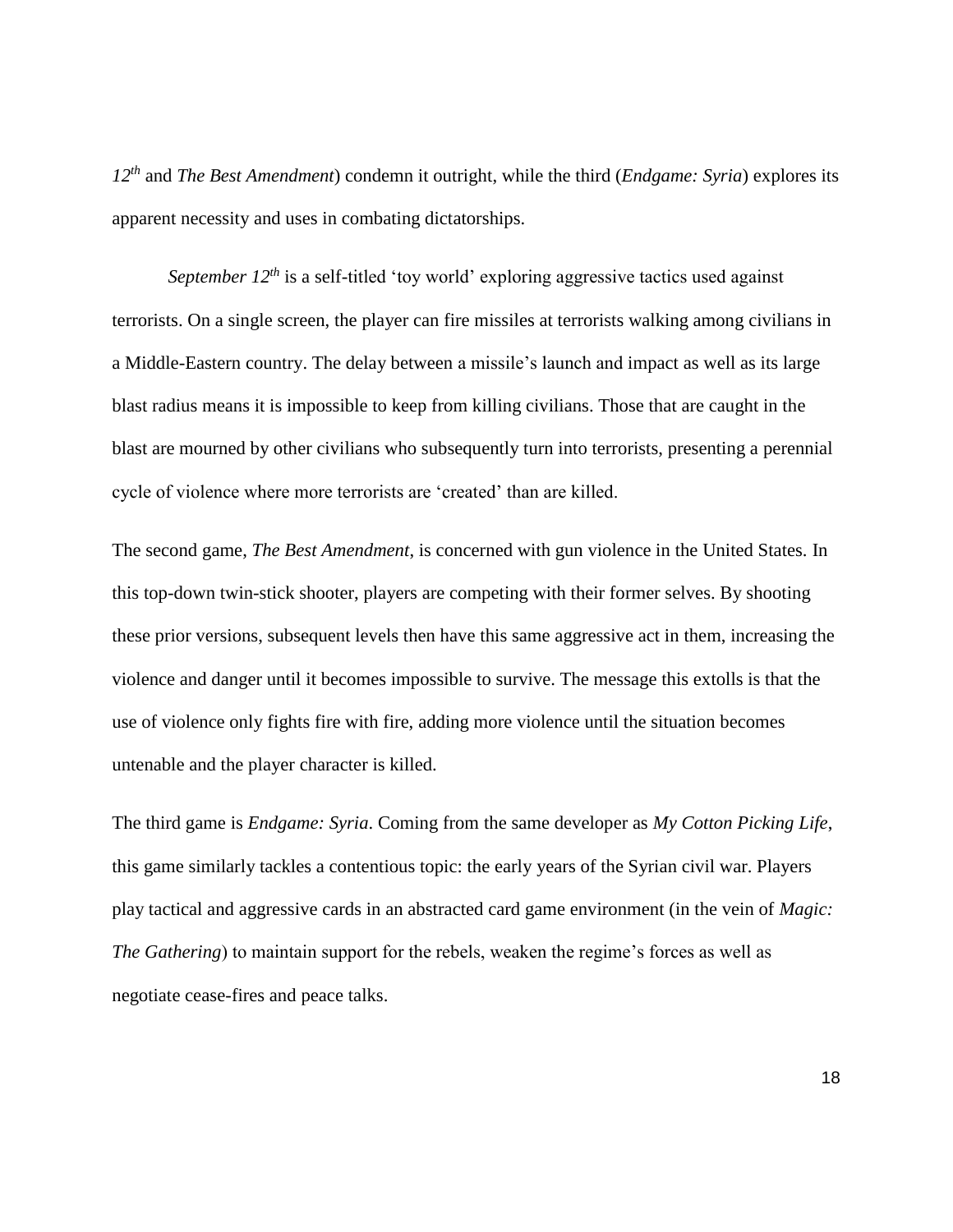The way the games are presented is surprisingly varied. September  $12<sup>th</sup>$  displays text only before the game starts, though that text sums up most of the game's message: "It has no ending. It has already begun. The rules are deadly simple. You can shoot. Or not. This is a simple model you can use to explore some aspects of the war on terror" (Frasca, 2003b). *The Best Amendment* intersperses its combat scenes by quoting and referencing famous pro-gun activists from the National Rifle Association (NRA). The text explicitly references a dichotomy of good and bad and immediately problematizes this: "Be the good guy with a gun! Stop the bad guys with guns! But will that make you a bad guy in the eyes of somebody else?" (Molleindustria, 2013). Both games offer thinly veiled critique through the use of certain phrases. *Endgame: Syria*, conversely, does not include many subversive or explicitly persuasive messages. Instead, players are given a lot of information on each possible action, detailing effects such actions have on the rebels, support for the regime as well as civilian life. Through the act of playing this game, players can therefore get a sense of how both parties have behaved in this conflict.

Visually and aurally, both *September 12th* and *Endgame: Syria* make use of stimuli without relying on them for their argument. Though *September 12th*'s cell-shaded visuals seem out of place, they are never cheery, and the sounds of explosions and mourning establish a bleak atmosphere that reflects the continuing tragedies in this region of the world. *Endgame: Syria*'s visual and aural cues are all icon-based and mostly designed to quickly relay necessary information. As with the games on poverty and hardship, these games eschew horrific images, masking them with menus filled with numerical information in the case of *Endgame: Syria* or abstracting them to small and simple sprites (*September 12th*). Conversely, *The Best Amendment*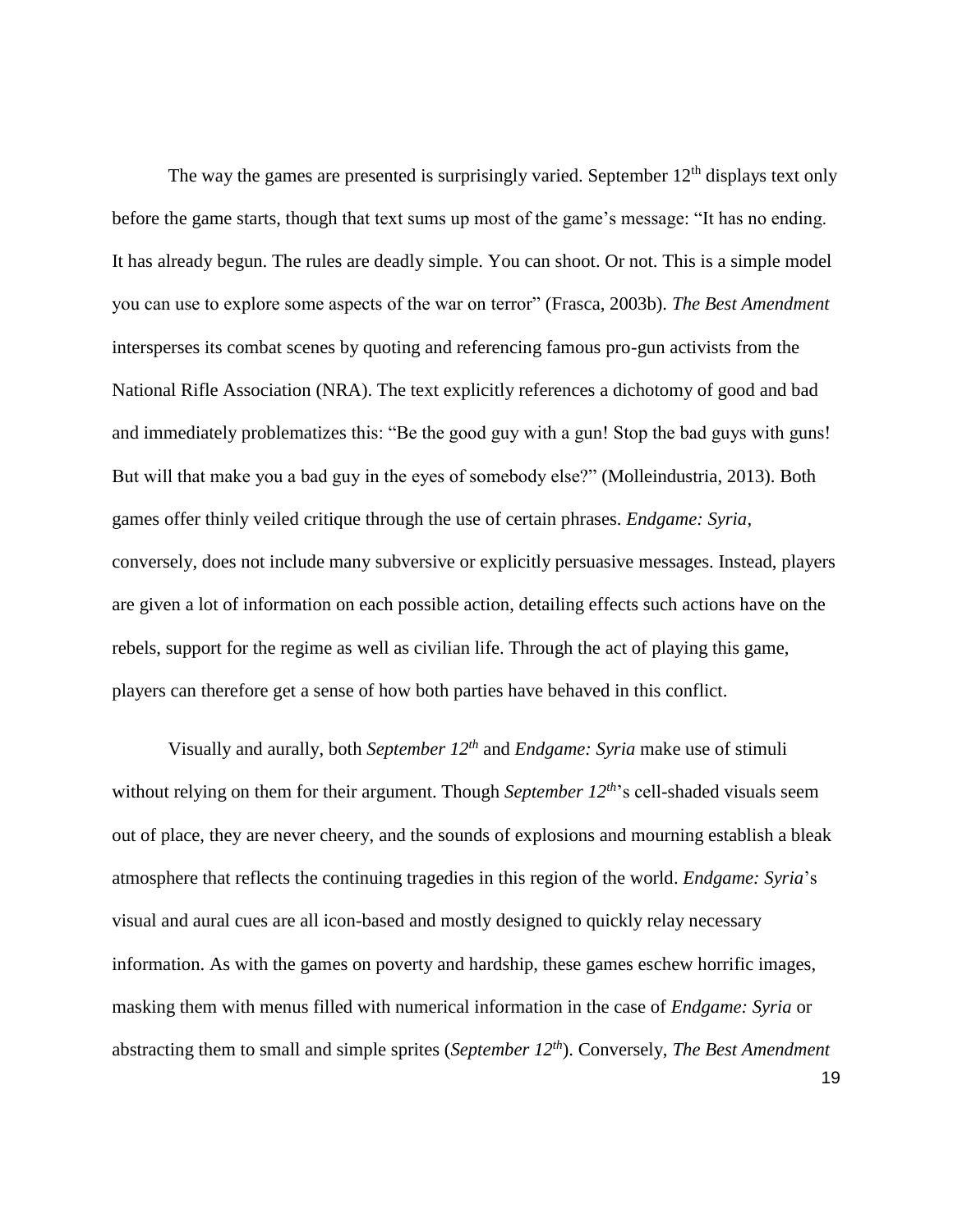seems designed for shock value. Characters bleed after being shot, for instance. The player character is a conical white figure, invoking images of Ku Klux Klan (KKK) robes. This racist connotation is made explicit as the enemies the player shoots are black cones and the game's score consists of frantic banjo riffs. The game's author, Paolo Pedercini, indeed drew a comparison between the NRA and the KKK when asked about this interpretation (Webster, 2013).

All three games approach violence differently. *The Best Amendment* is fast-paced and becomes progressively more difficult. *September 12th* is sedate, as the terrorists do not pose a threat to players and the time delay between firing a rocket and hitting the target precludes a fast rate of fire. *Endgame: Syria* allows players to set the pace, valuing strategy over reaction times. For the first and third game, this difference is caused by the distinct messages of these games. *The Best Amendment* aims to satirize and subvert pro-gun ideology, with zesty, violent gameplay conveying its message. *Endgame: Syria* instead treats its subject matter more solemnly. It aims to provide a realistic view of the different actions one can take to fight a civil war – though it leaves out civilian-targeting atrocities such as chemical warfare. Its message is therefore more one of understanding and, perhaps, sympathizing. *September 12th*'s succinct point is delivered mainly through the single gameplay loop of firing missiles and hitting innocents to 'create' new terrorists. The similarities of these games therefore come down to a shared focus on the game's systems to relay the message. *Endgame: Syria*, in contrast to the others, further adds a narrative element to these systems. Through constant battles and contact with outside organizations and nations, players not only manage their resources but can also actively choose to minimize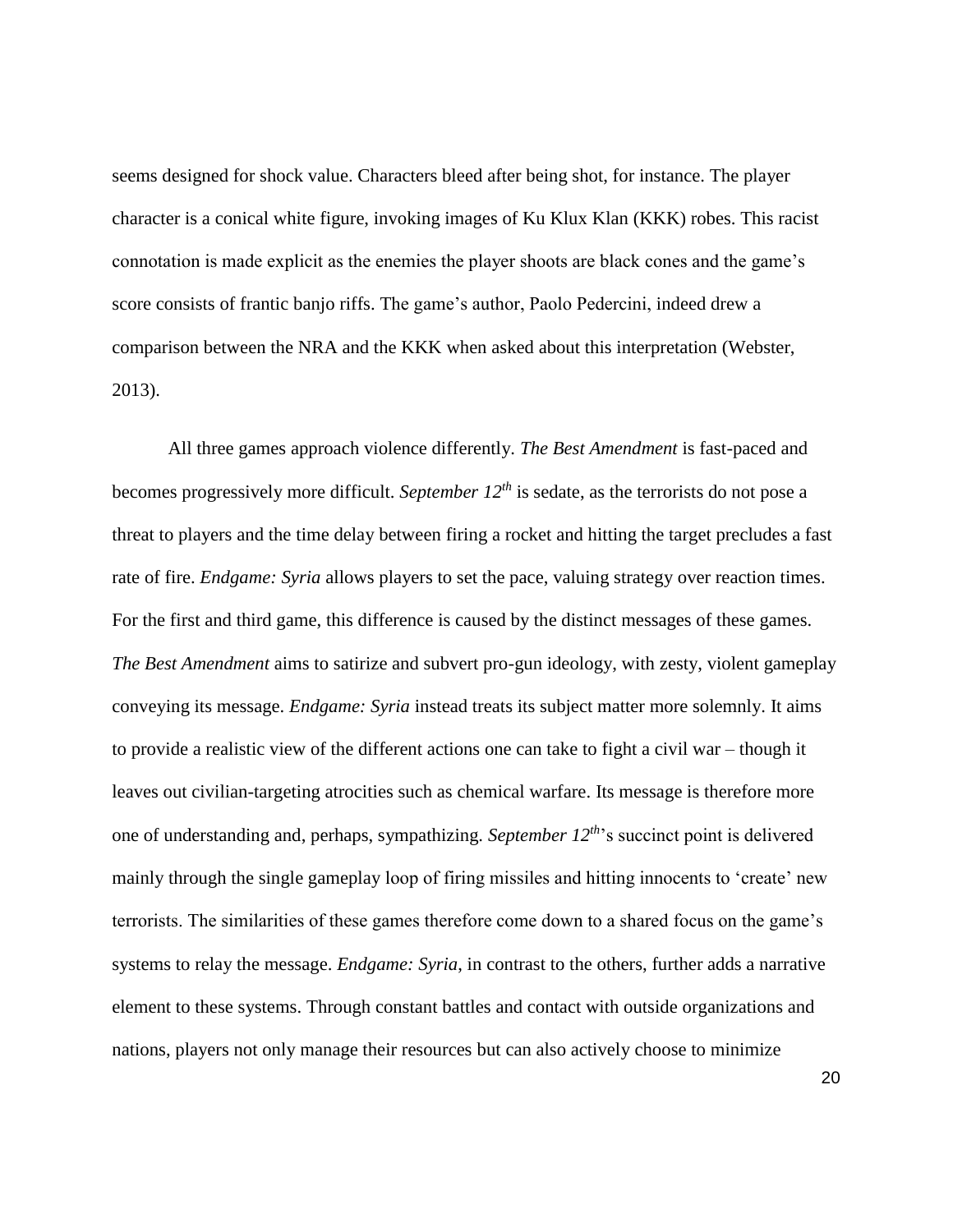civilian casualties, for example. The story of the civil war this creates will be counterfactual, but it is meant to let players experience how decisions they would make would work out.

In opposition to the previous theme's focus on narrative over gameplay, all three violence-focused games offer some degree of tactical freedom. While this is comparatively limited in *September 12th*, players are likely to try to wrestle with different times of firing and different locations before they give up. This entails getting to grips with the inevitability of collateral damage, but the game leaves enough leeway for first-time players to get the sense that it is possible to only hit terrorists. In *Endgame: Syria*, the luck-based drawing of cards as well as the multiple advantages and disadvantages each card offers lend the game surprising depth. Players can choose to play in different ways, and the game's relative difficulty means there is an incentive to play tactically. The design of both of these games is aimed at tactical persuasion, as the leeway and freedoms granted to players all further promote the messages they send. *The Best Amendment* is fun to play and surprisingly addictive, incentivizing repeated attempts in pursuit of a high score. Indeed, the game is such an enjoyably frantic game that its message could easily be lost on players amid the carnage. In that way, the game's score counter is to the message's detriment as it might cause players to want to add violence in pursuit of the leader boards, meaning it can be played and enjoyed by exactly those individuals it should be persuading. These players might get the feeling that though violence only builds up, it does make for an interesting experience. This is likely not the message its creators have wanted to spread.

# **Conclusion and Discussion**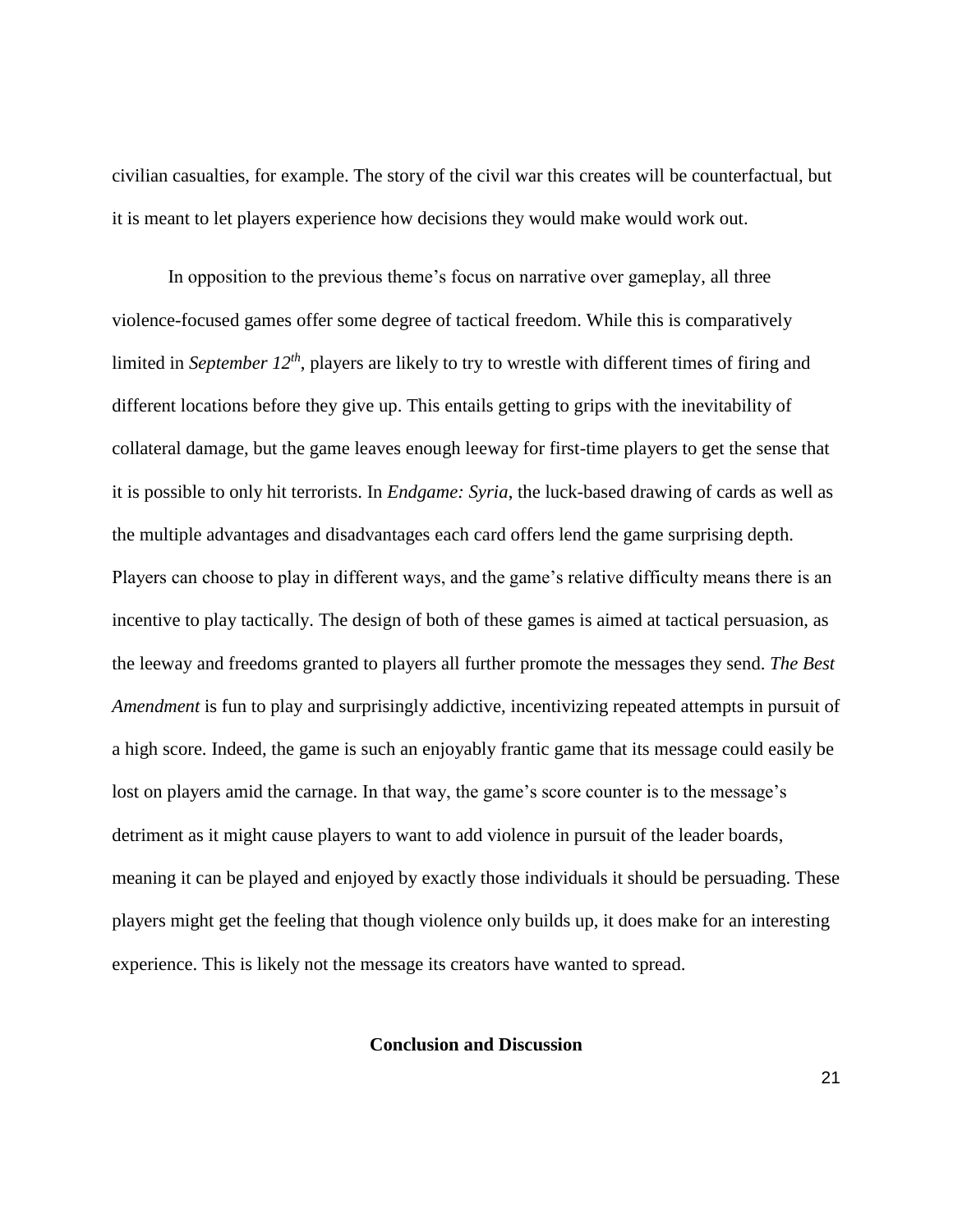Overall, with the exception of *Auti-Sim*, all of the games discussed in this chapter rely on linguistic persuasion. The appeal of communicating with players through text is obvious; it is an efficient (and comparatively cheap) way of reaching the audience to make a message explicit. Moreover, while all games also emphasize other persuasive dimensions, the addition of text in most cases does not disturb the flow of the game or its core message. From the current selection, it seems that most games therefore include text to bolster an otherwise less clear message.

All games in this selection also employ procedural rhetoric, though not every game is successful in this regard. Table 1 supports the contention that when developers set out to make a persuasive game they develop it around either a core narrative (*PING*, *Depression Quest*, *Dys4ia*, *Endgame: Syria*) or around their principal gameplay elements (*Ayiti*, *MCPL*, *September 12th* , *The Best Amendment*). Developers want to (allow the player to) tell a powerful story or they rely on the gameplay elements to tell the story for them. While this harkens back to the ludology/narratology debate (Frasca, 2003a), there is no indication that narrative-focused persuasive games have uninteresting gameplay or vice-versa. Moreover, both routes seem to lead to concrete and interesting experiences that offer strong messages.

Apart from procedural, linguistic, and in half of the cases narrative persuasion, other persuasive strategies are used only in a few of the games. Visual persuasion especially is used sparingly. This is likely the result of the reduced budgets available to persuasive game developers. However, *PING*'s 3D graphics – signifying a more generous production – are not used to convey elements like negative emotions or griminess often associated with living in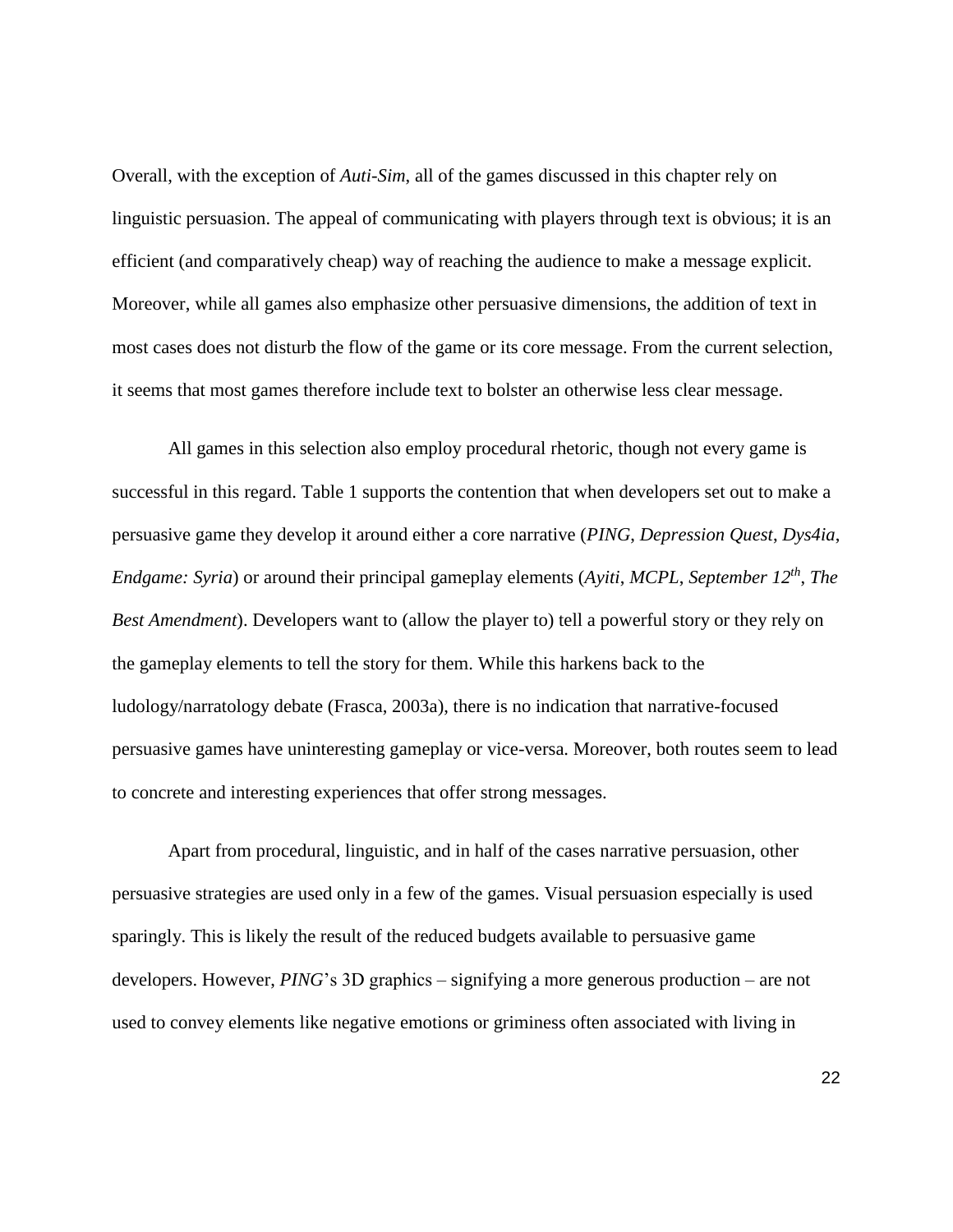destitution. The other reason for this paucity is the desire for developers to shield their audience from shocking visuals. The likely argument behind this is that shocking players would scare them away or at the very least remove attention from the game's message. This also holds in the case of *PING* and *Ayiti* because of their younger target audiences. For games like *Survive125* and *Depression Quest*, the clean and unthreatening presentation seems to cater to a target audience that takes the subject matter seriously and is playing to be informed, rather than entertained. On the other hand, the bold visual styles of *Dys4ia* and *The Best Amendment* make these games stand out. Overall, the way persuasive games are presented depends on their target audiences and specific persuasive goals.

Several persuasive games studied here are trying to break free from their constrictive medium (i.e. the browser window). *Power and Control* draws players into an oppressive situation. Using only written and spoken words, it aims to unsettle players and cause them to feel threatened and belittled. *Depression Quest* and *Auti-Sim* both apply visual signals to indicate negative states of feeling. Compared to non-interactive media, these games more easily elicit empathic responses from players, as they are given a role to play, uniting their goals with that of their protagonists at least for the duration of play (Juul, 2013). The games about lived experiences and disorders all try to invoke an affective dimension, in keeping with the emphasis on personal stories. Interestingly, this does not necessarily coincide with a focus on narrative persuasion. *Auti*-*Sim* does away with it entirely, and *Power and Control* relies more heavily on moment-to-moment interactions between the protagonist and her abuser, only developing into a coherent story as it reaches a crescendo where the protagonist is deciding whether or not to leave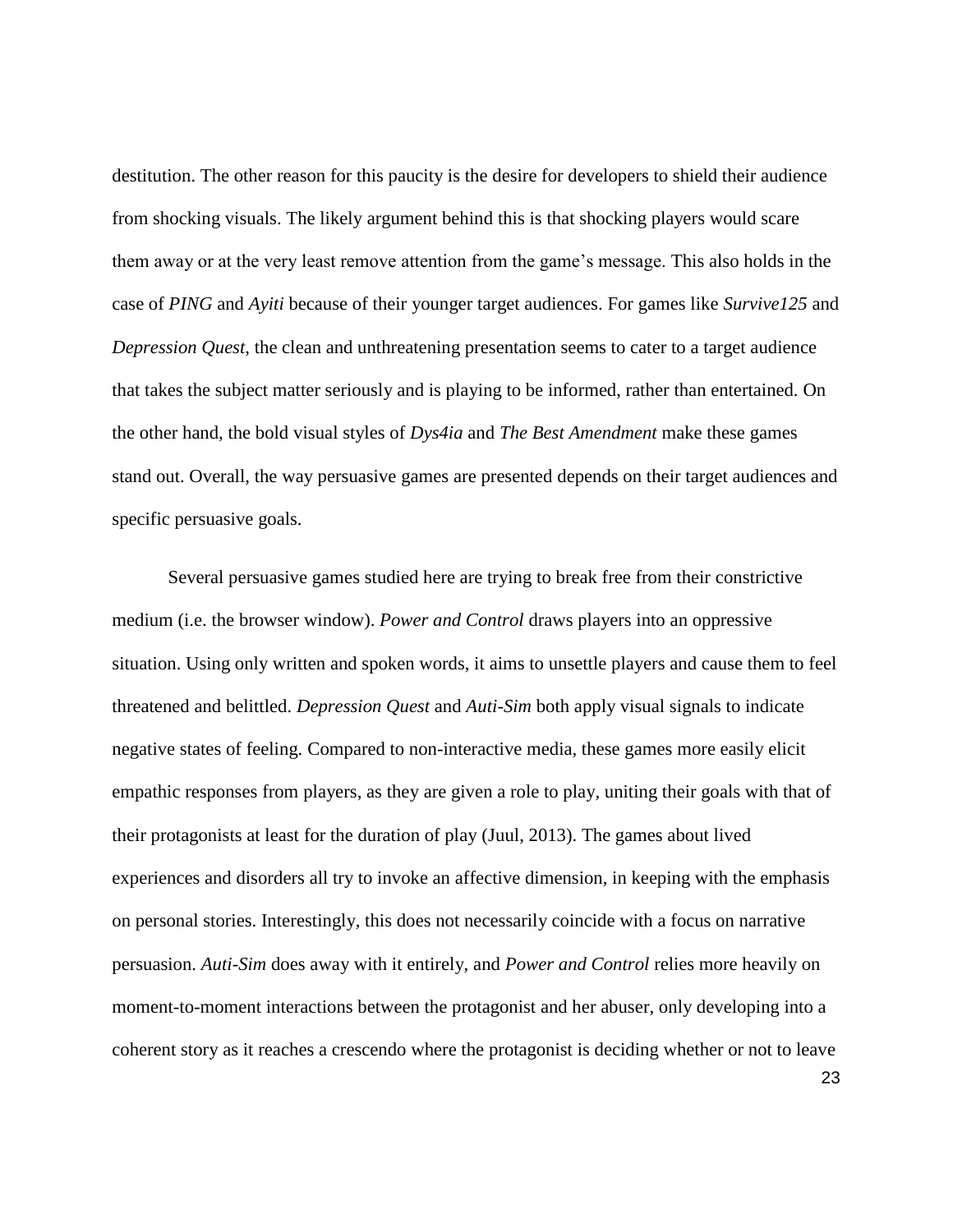her tormentor. However, in keeping with their browser-based nature, only one game (*PING*) out of eleven can be said to apply cinematic persuasion. For the others, there are no cut scenes, and the framing of each scene is often abstract, minimalist, or purely functional. In other words, the viewpoint and mise-en-scene are not used to express the games' messages. The games are certainly attempting to expand beyond their windows, but they do not adhere to the strategies of other media. Instead, they make use of the unique engagement afforded by the playful, interactive experience.

*My Cotton Picking Life*, *September 12th*, and *The Best Amendment* share another interesting structural element. These games were not designed to let players win and experience mastery, but rather the opposite; these games intend for their players to give up. *MCPL* features a button that reads 'Alright, I've had enough', before chastising players who click it by telling them not everyone is in a position to decline this work. *September 12th* initially seems like an easy game of target practice before it frustrates players with the inevitability of harming innocents. *The Best Amendment* shows that acting violently only adds violence, escalating a situation and leading to more harm. This supports the point made by Ruggiero and Becker (2015) that some games are not made to be winnable. In fact, these games want players to give up to get their message across. Players need to have a revelatory moment where it becomes clear that their actions are futile (*MCPL*) or only escalate the problem (*September 12th, The Best Amendment*) and that "the only winning move is not to play" (Badham, 1983).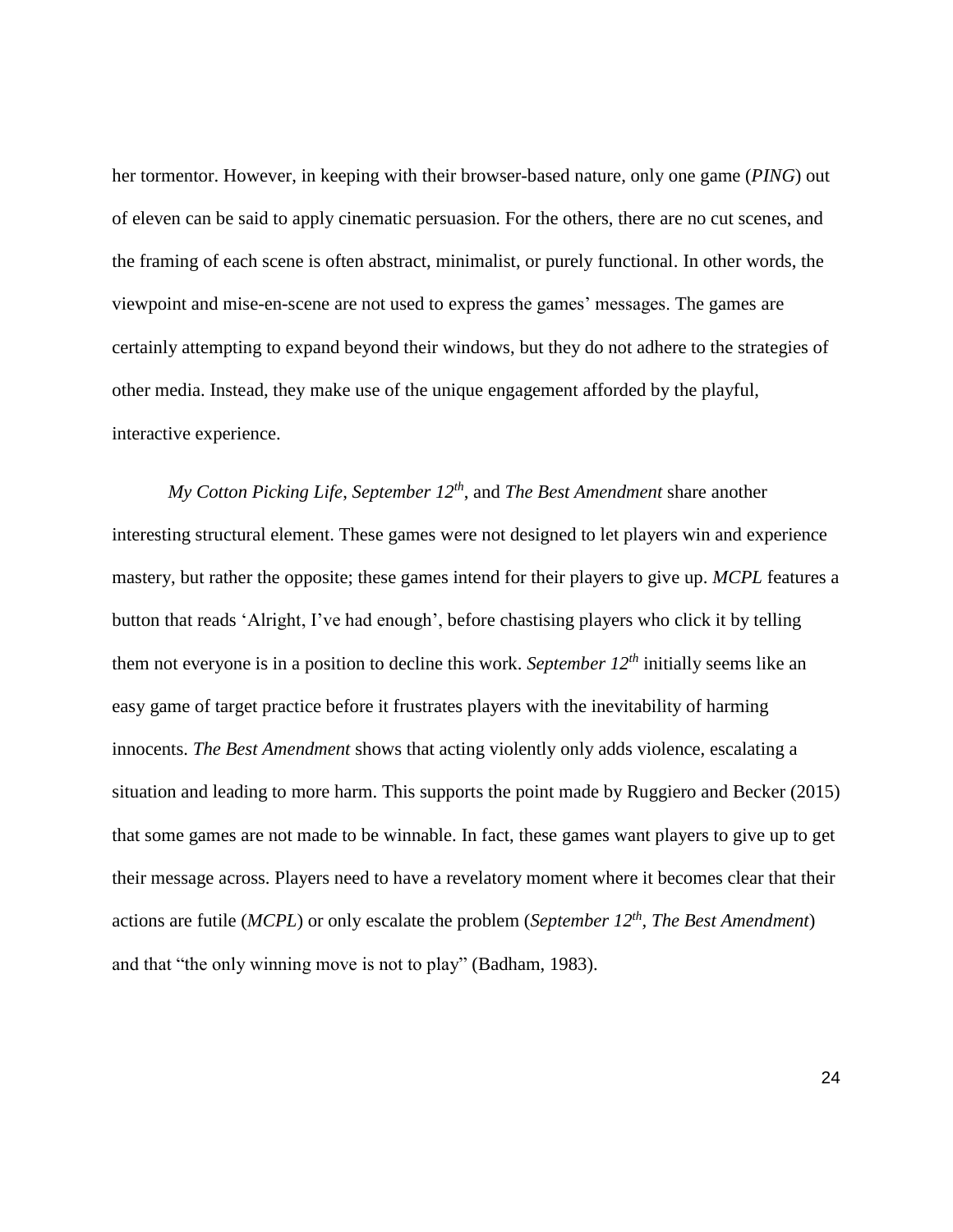De la Hera's model (2015) enabled us to differentiate between the linguistic and procedural persuasive dimensions that are emphasized in almost every game, and dimensions that are used sparingly. Moreover, while dimensions are almost always used in tandem in any particular game, each dimension can be emphasized on its own as well. For example, narrative persuasion does not necessarily need to coincide with affective persuasion, and visual and aural persuasion can be distinguished from sensorial persuasion. We consider the model to be a valuable tool for descriptive purposes, discerning different kinds of persuasive games. Additionally, the model is a means to visualize gaps – unused persuasive dimensions– that could be filled by future persuasive games. The social dimension, for example, saw little emphasis in most of the games discussed here, despite the level of reflection discussing these games could encourage (see also chapter 12 of this volume).

In this chapter, we investigated the persuasive dimensions games employ to spread their message. We based our conclusions on 11 persuasive games that are currently playable online. Though these games only represent a small portion of the rapidly expanding catalogue of this genre, they show at the same time a broad reliance on the written word and procedural rhetoric as well as an interesting variety of strategies. For example, differences can be found in the time needed to finish these games. Some authors feel their message needs or deserves a certain time investment from their players, while others are satisfied with 60 seconds of the players' attention (e.g. *September 12th* , *Auti-Sim*). Persuasive games can be seen as separate from entertainment games or other serious games because they were not made to appeal to as large a crowd as possible. Persuasive games can be short, hard – even unwinnable – and developed with any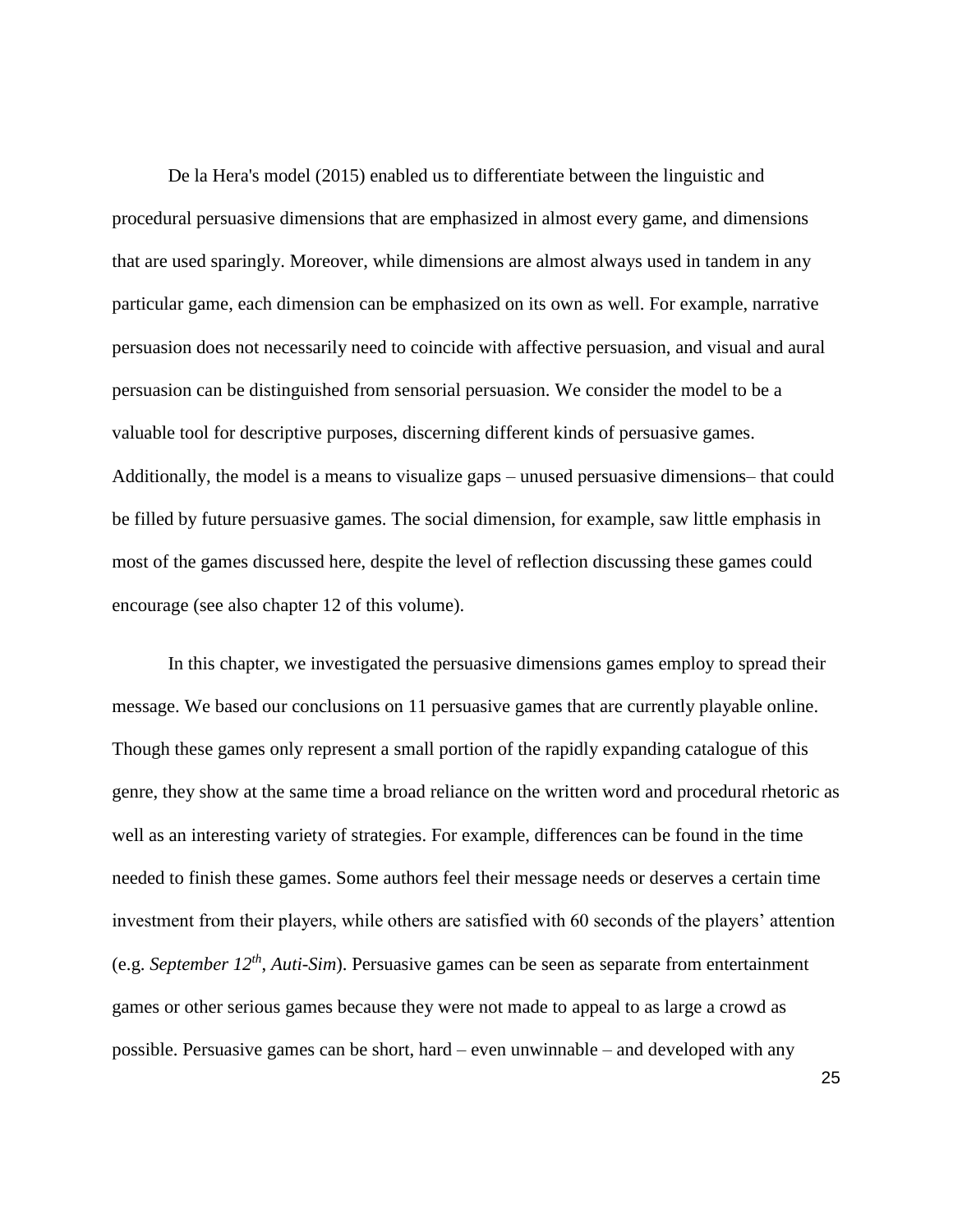budget. They do not need to entertain their players for the duration of lengthy, cinematic campaigns to give players their "money's worth". Persuasive games justify their length and production values only insofar as they help to propagate their messages. This economical consideration informs their designs and presents the freedom to make games that, for example, almost force players to stop playing to prove their point. Similarly, other authors make it impossible to lose the game in favor of letting players stick to the narrative (*Dys4ia*), which might cause players who do not feel challenged to lose interest. The results of our case based analysis lead us to the conclusion that persuasive games offer organizations and idealistic authors alike an outlet for novel persuasive communication which can employ different dimensions. In this sense, persuasive games are indeed the digital pamphlets of the current media landscape.

# **References**

Alhabash, S., & Wise, K. (2012). Peacemaker: Changing students' attitudes toward palestinians and Israelis through video game play. *International Journal of Communication*, *6*, 356–380. http://doi.org/http://ijoc.org

Auntie Pixelante. (2012). Dys4ia. Retrieved from http://auntiepixelante.com/?p=1515

Badham, J. (1983). *WarGames*. United Artists.

Bang, M., Torstensson, C., & Katzeff, C. (2006). The PowerHouse: A Persuasive Computer Game Designed to Raise Awareness of Domestic Energy Consumption. *Persuasive*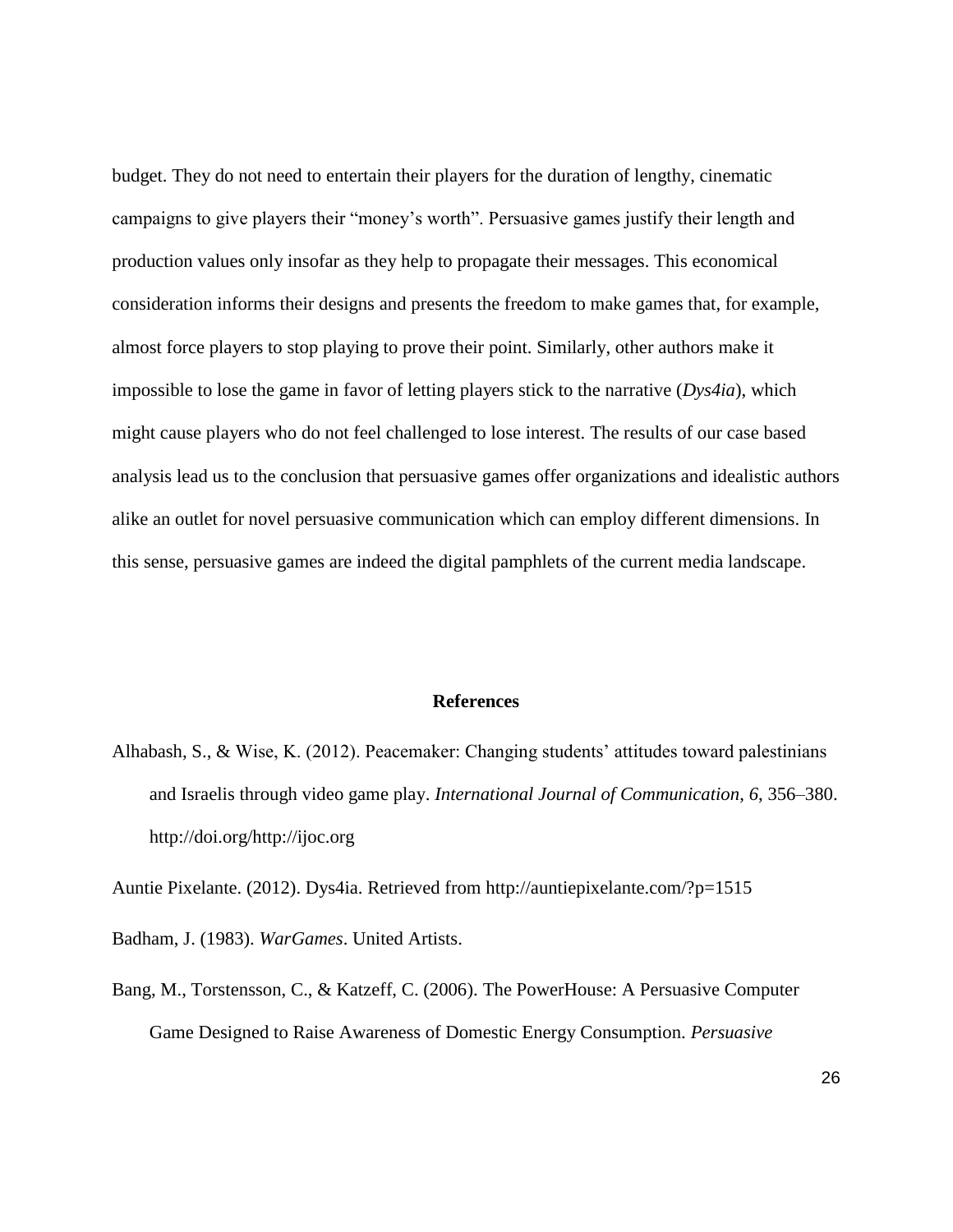*Technology*, 123–132.

Bogost, I. (2007). *Persuasive Games*. Cambridge, Massachusetts: The MIT Press.

- Cohen, E. L. (2014). What makes good games go viral? The role of technology use, efficacy, emotion and enjoyment in players' decision to share a prosocial digital game. *Computers in Human Behavior*, *33*, 321–329. http://doi.org/10.1016/j.chb.2013.07.013
- Connolly, T. M., Boyle, E., MacArthur, E., Hainey, T., & Boyle, J. M. (2012). A systematic literature review of empirical evidence on computer games and serious games. *Computers & Education*, *59*(2), 661–686. http://doi.org/10.1016/j.compedu.2012.03.004
- De Grove, F., Looy, J. Van, Neys, J., & Jansz, J. (2012). Playing in School or at Home? An Exploration of the Effects of Context on Educational Game Experience. *Electronic Journal of E-Learning*, *10*(2), 199–208.
- De la Hera, T. (2015). A Theoretical Model for the Study of Persuasive Communication through Digital Games. In J. M. Parreno, C. R. Mafe, & L. Scribner (Eds.), *Engaging Consumers through Branded Entertainment and Convergent Media* (pp. 74–88). Hershey, PA: IGI Global. http://doi.org/10.4018/978-1-4666-8342-6
- Deleon, C. (2011). Quit Smoking. Retrieved July 21, 2014, from http://www.kongregate.com/games/deleongames/quit-smoking
- Frasca, G. (2003a). Ludologists love stories, too: notes from a debate that never took place. In *Proceedings of Levelup 2003, DIGRA*.
- Frasca, G. (2003b). September 12th. Retrieved from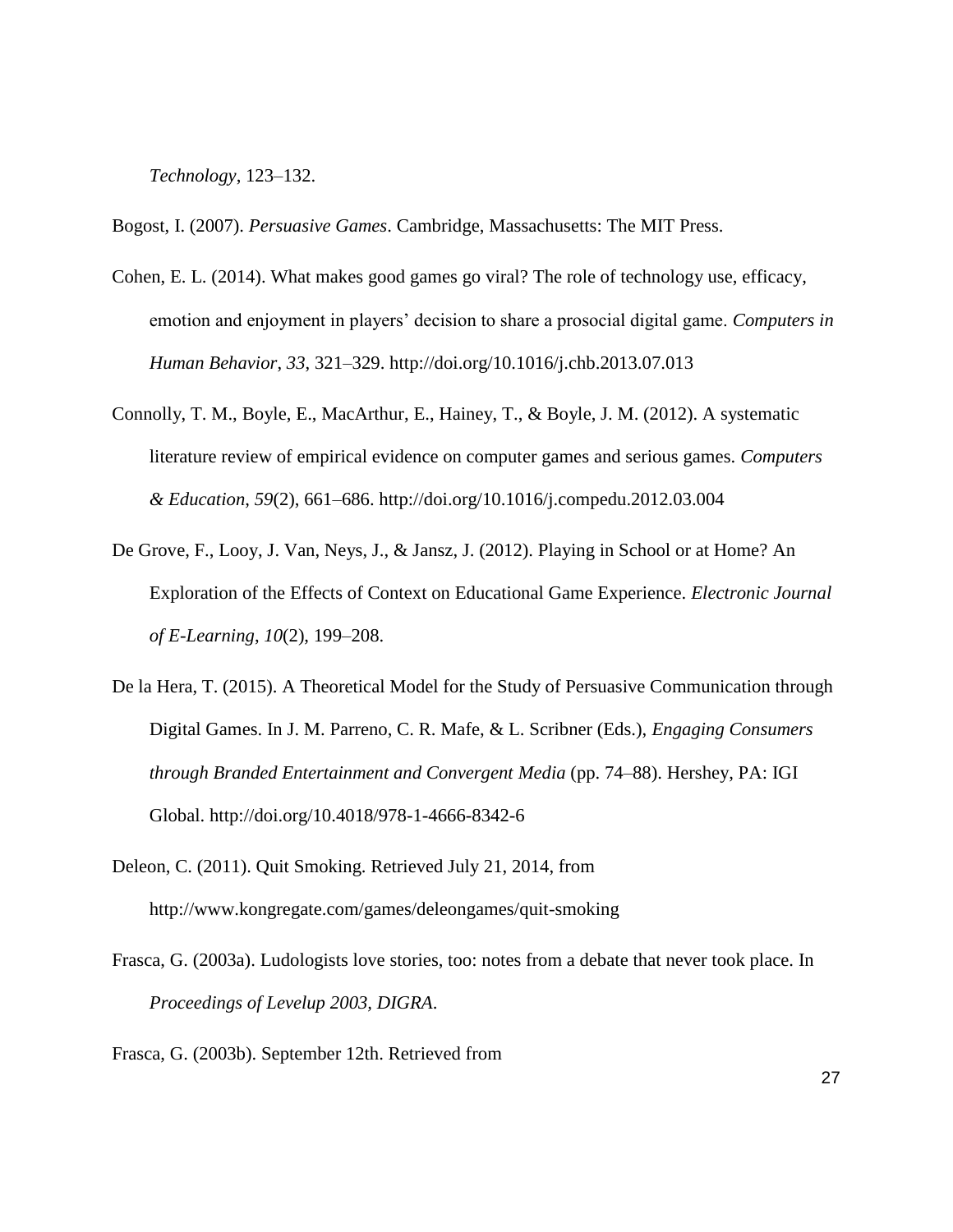http://www.newsgaming.com/games/index12.htm

Games for Change. (n.d.). Retrieved July 15, 2014, from http://www.gamesforchange.org/about/

Global Kids. (2006). Ayiti: The Cost of Life. Retrieved from http://ayiti.globalkids.org/game/

Granic, I., Lobel, A., & Engels, R. C. M. E. (2013). The benefits of playing video games. *American Psychologist*, *69*(1). http://doi.org/10.1037/a0034857

iMinds. (2010). Poverty Is Not A Game. Retrieved from http://www.povertyisnotagame.com/?lang=en

- Juul, J. (2013). *The art of failure: An essay on the pain of playing video games*. Cambridge, Massachusetts: MIT Press.
- Kay, T. (2013). Auti-Sim. Retrieved from http://gamejolt.com/games/strategy-sim/autisim/12761/

Live58. (2014). Survive125. Retrieved from http://www.live58.org/survive125

McGonigal, J. (2011). *Reality is broken*. London: Vintage.

Molleindustria. (2013). The Best Amendment. Retrieved from http://www.molleindustria.org/the-best-amendment/

mtvU. (2009). Darfur Is Dying. Retrieved July 14, 2014, from http://www.darfurisdying.com/

Neys, J., & Jansz, J. (2010). Political Internet games: Engaging an audience. *European Journal of Communication*, *25*(3), 227–241. http://doi.org/10.1177/0267323110373456

Neys, J., Jansz, J., & Tan, E. S. H. (2014). Exploring persistence in gaming: The role of self-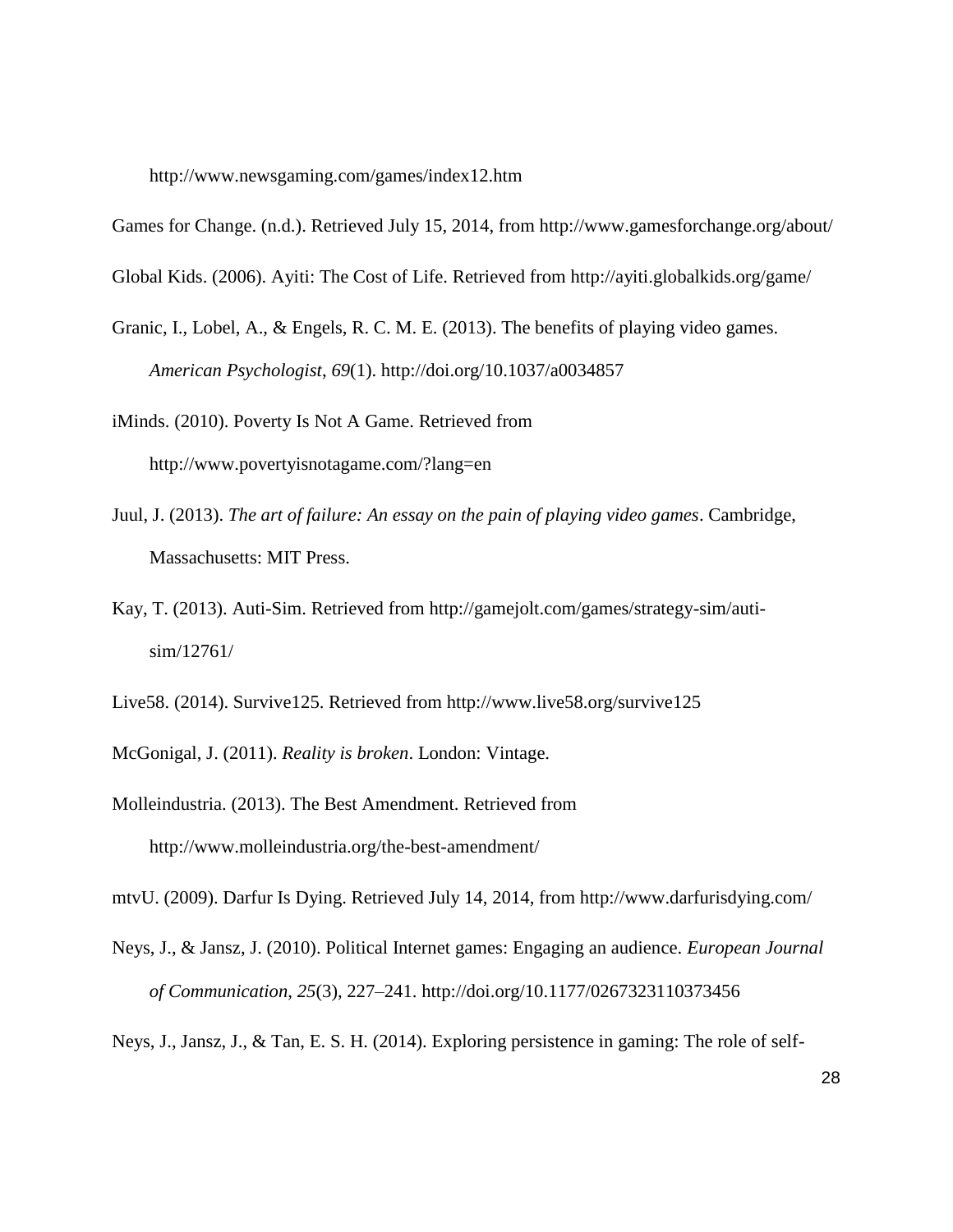determination and social identity. *Computers in Human Behavior*, *37*, 196–209. http://doi.org/10.1016/j.chb.2014.04.047

- Nintendo. (2014). WarioWare, Inc.: Mega Microgame\$. Retrieved July 14, 2014, from http://www.nintendo.com/games/detail/qFjHcz5rwpwamwp3VDPhpBcE0fRkfKkq
- O'Keefe, D. J. (2002). *Persuasion: Theory and research.* (Second Edi). Thousand Oaks, California: Sage Publications.
- Peng, W., Lee, M., & Heeter, C. (2010). The Effects of a Serious Game on Role-Taking and Willingness to Help. *Journal of Communication*, *60*, 723–742. http://doi.org/10.1111/j.1460-2466.2010.01511.x
- Perloff, R. (2014). *The dynamics of persuasion: Communication and attitudes in the twenty-first century* (5th ed.). New York: Routledge.
- PETA. (n.d.). Bloody Burberry: The Fur Fighters. Retrieved from http://www.bloodyburberry.com/features/fur\_fighters/
- Quinn, Z. (2013). Depression Quest. Retrieved from http://www.depressionquest.com/
- Raessens, J. (2015). Playful Identity Politics: How refugee games affect the player's identity. In V. Frissen, S. Lammes, M. De Lange, J. De Mul, & J. Raessens (Eds.), *Playful Identities: The Ludification of Digital Media Culture* (pp. 245–260). Amsterdam: Amsterdam University Press.
- Rawlings, T. (2012a). Endgame: Syria. Retrieved July 21, 2014, from http://gamethenews.net/index.php/endgame-syria/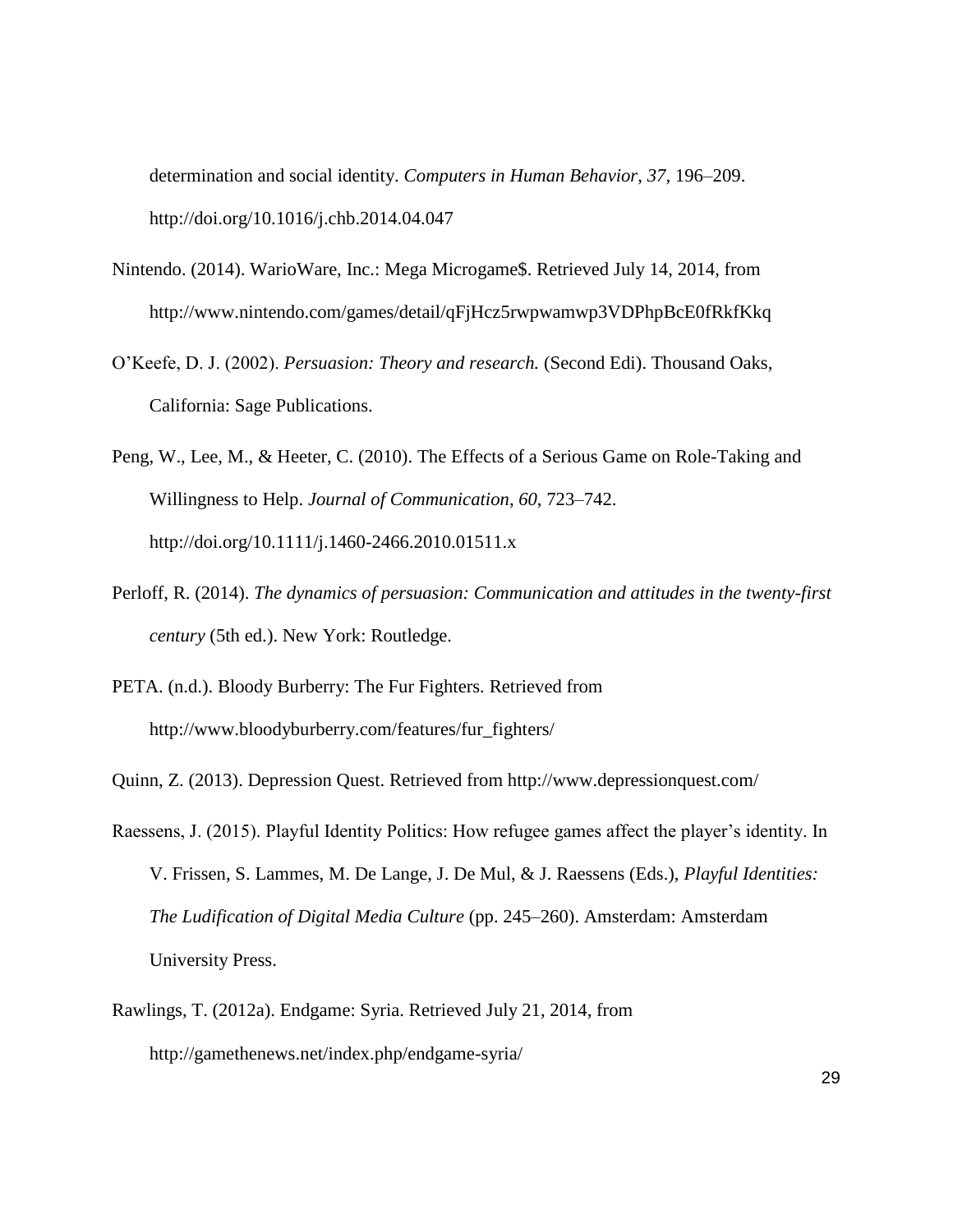Rawlings, T. (2012b). My Cotton Picking Life. Retrieved from http://gamethenews.net/index.php/my-cotton-picking-life/

Ruggiero, D., & Becker, K. (2015). *Games You Can't Win (Working Paper)*.

- Sain, J. (2011). Power and Control. Retrieved from http://jenniferann.org/2011-game-thirdplace.htm
- Webster, A. (2013). "The Best Amendment": NRA blowback spawns an irreverent game about guns. Retrieved July 14, 2014, from http://www.theverge.com/2013/3/19/4122824/the-bestamendment-an-unofficial-nra-game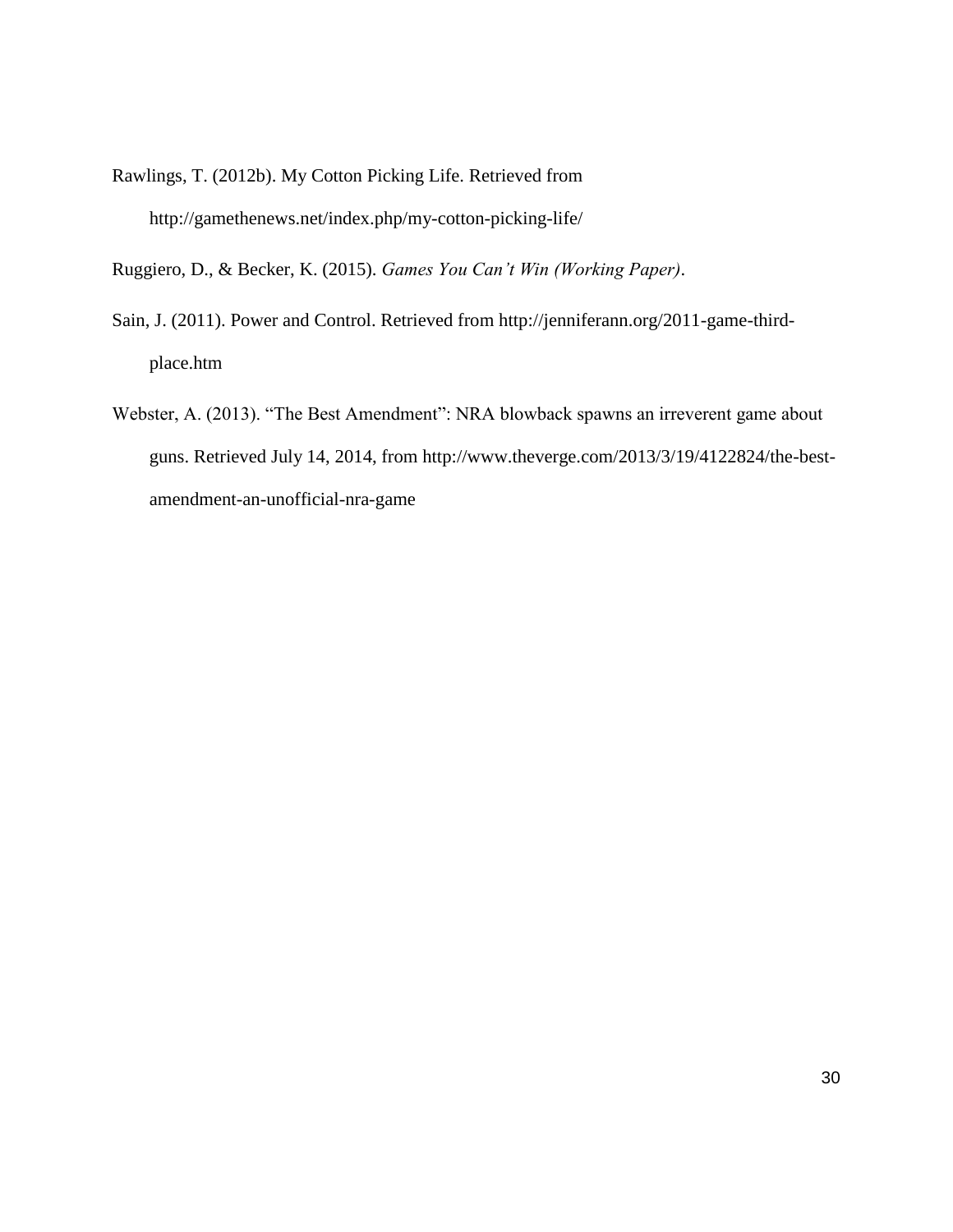

**Figure 1: Model of persuasive dimensions employed in persuasive games (De la Hera, 2015)**